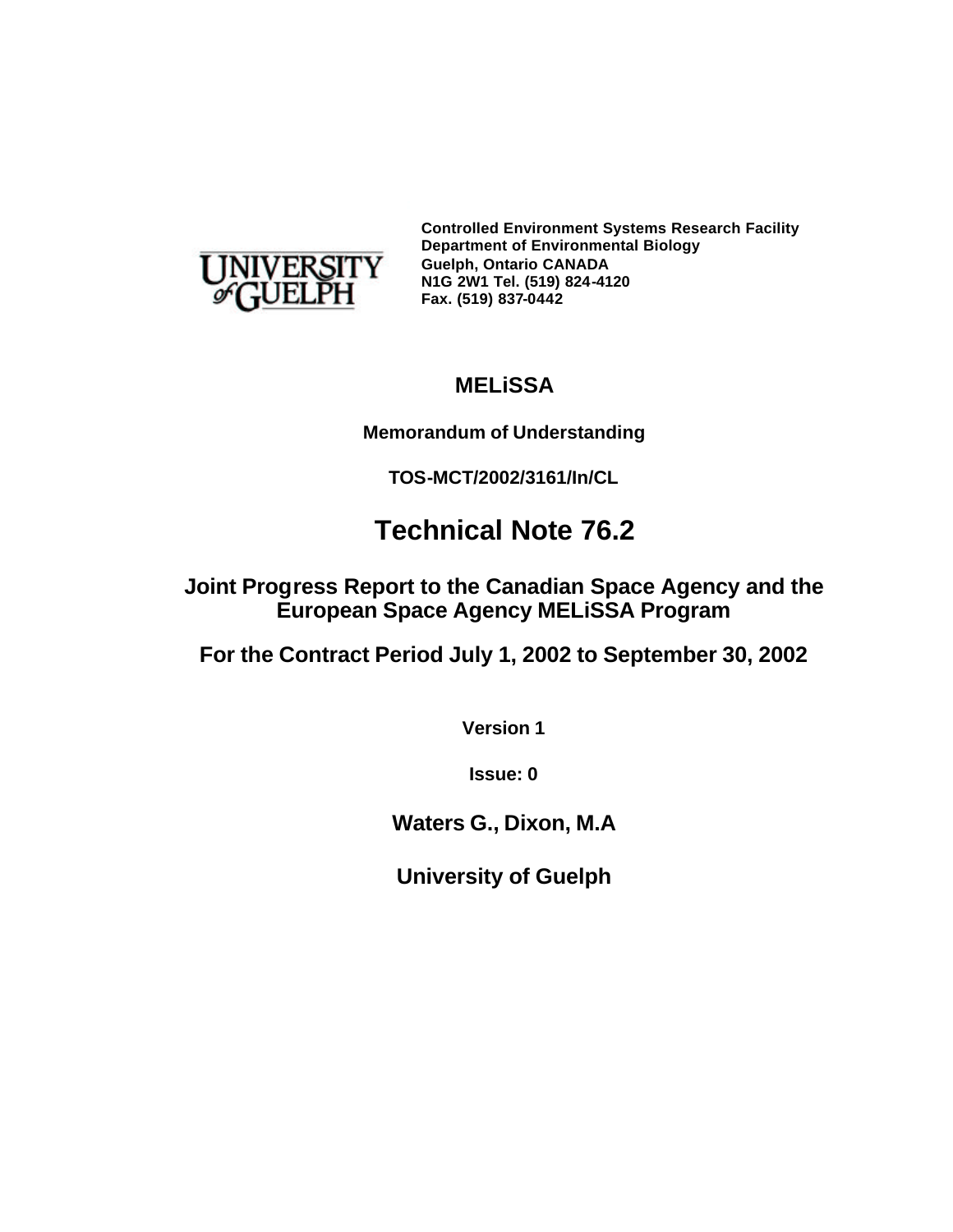# **Including a Higher Plant Chamber in the MELiSSA Loop**

### **Joint Progress Report to the Canadian Space Agency and the European Space Agency MELiSSA Program**

For Work Completed Under Canadian Space Agency Contract 9F007- 010139/00/ST and European Space Agency MELiSSA Memorandum of Understanding TOS-MCT/2002/3161/In/CL dated January 2002.

For the Period of July 1, 2002 to September , 30, 2002

# **Section 1.0 Report Summary**

This report presents empirical evidence gathered for the weighted average modeling approach to predicting water use, nutrient uptake and carbon accumulation in staged planting. Two replicates of a full chamber study were completed in which each replicate was stocked with four age classes of beet, separated in age by 10 days. Empirical data were collected for stand water use and net carbon exchange rate (NCER) and compared, using a simple linear regression approach, to modeled values. Model predictions were based on terminal harvest data and water use efficiency data collected in the staged stand since preliminary analyses indicated that data from previous batch planting trials resulted in poor model performance. Using data from the staged stand, model predictions of accumulated water use and carbon gain were good. Results suggest a higher stand relative growth rate of the staged stand as compared to batch planted stand results of previous studies. However, these comparisons are made using replications conducted at separate times and therefore more work is required before concluding that the staged method results in statistically significant increases in yield.

This report also summarizes the experimental design and objectives for a current multiple crop production experiment with beet and lettuce, which follows logically from the results of studies presented here.

# **Section 2.0 – Report on Task Set 1.0**

#### **Empirical Modeling of Carbon Gain, Water Use and Nutrient Dynamics Under Staged Planting of Beet in a Closed Environment**

#### Introduction

Previous work developed the theoretical framework for extending model results for a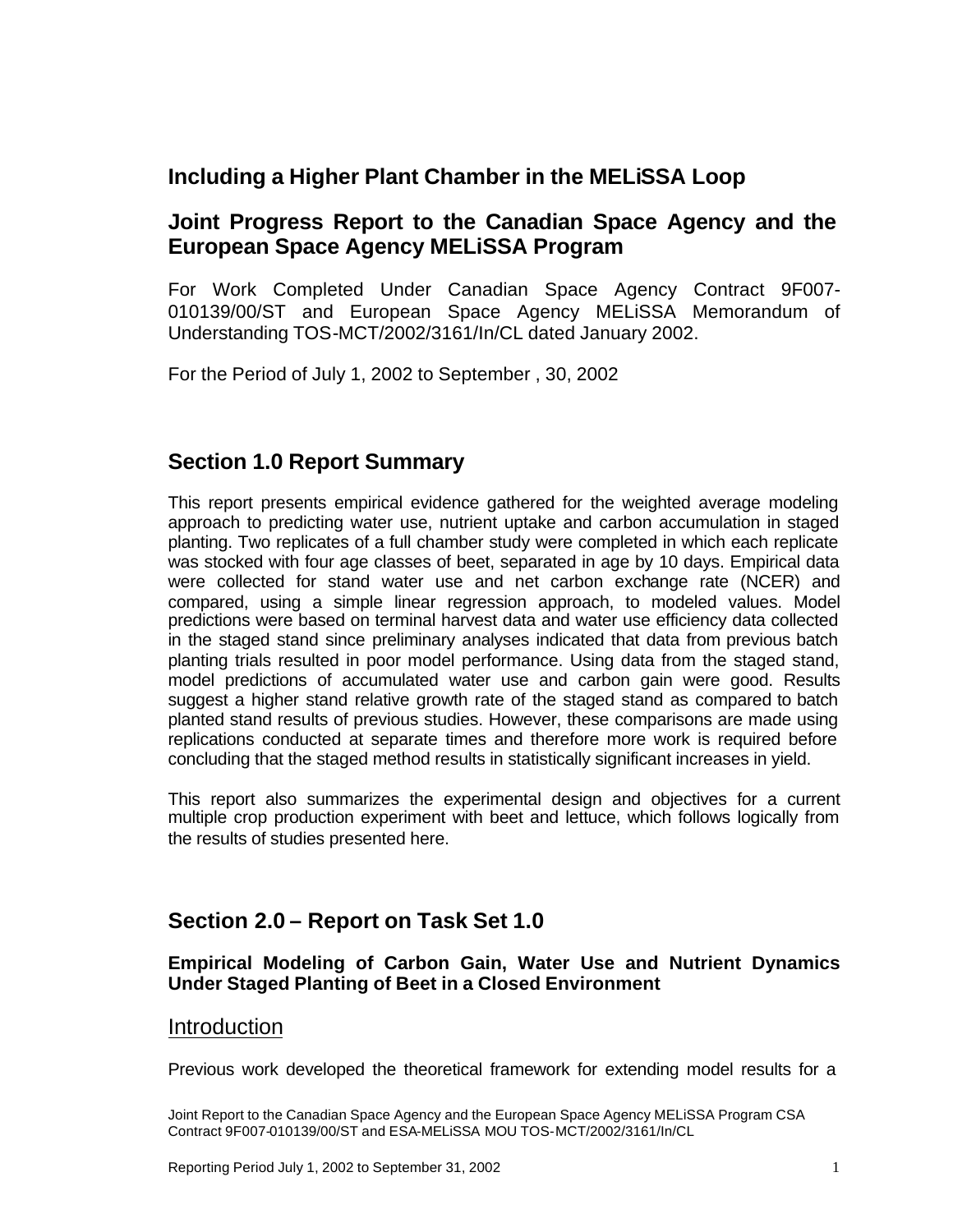batch planted stand to that of the staged (also referred to as staggered) stand. A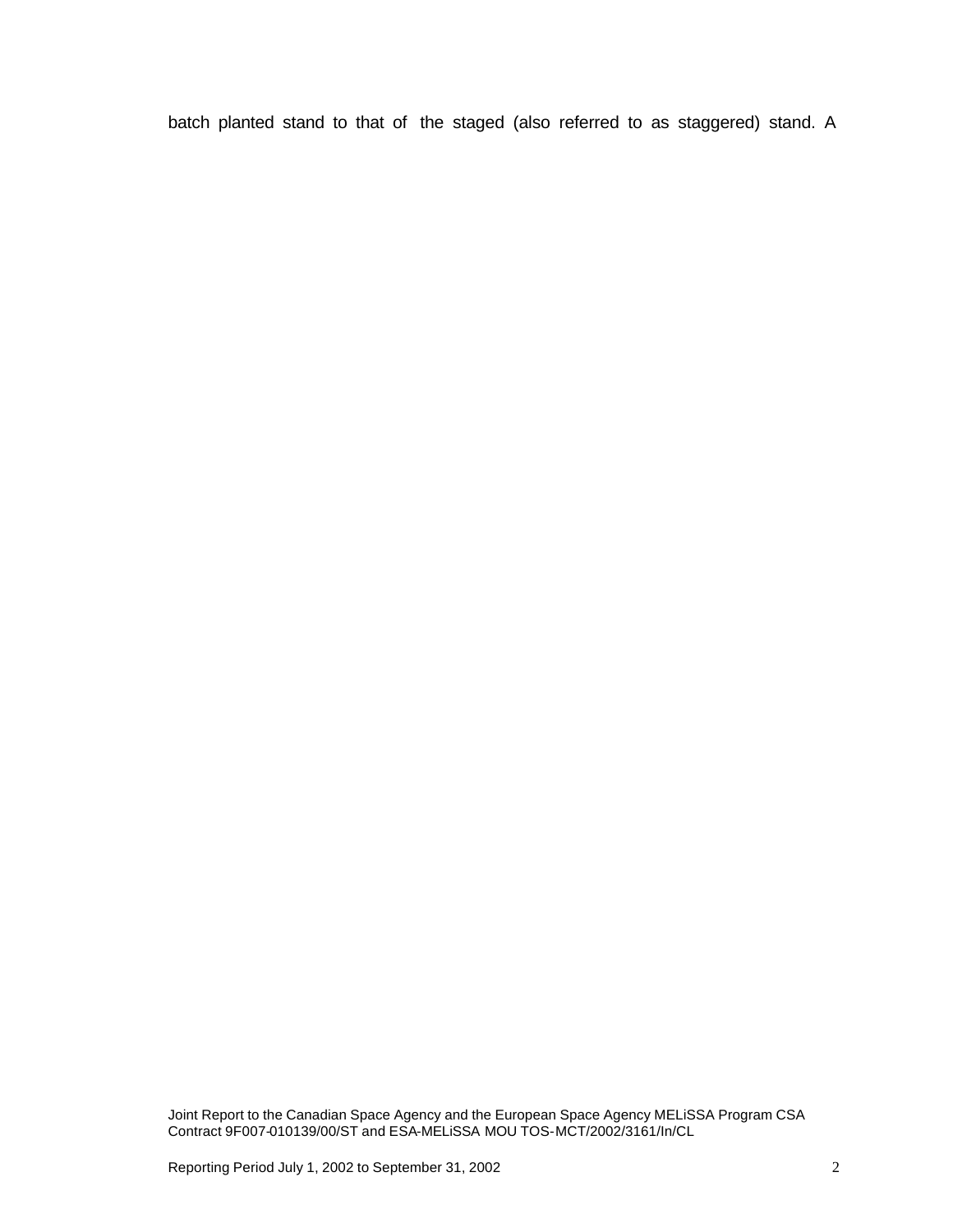particularly important result of that theoretical development was the weighted averaging approach to predicting dynamics from simple growth curves. This section attempts to develop the empirical evidence in support of the theoretical model developed earlier. Empirical support for the model would allow future investigators to quantify a range of mass fluxes (nutrients etc.) from simpler models of stand carbon gain, under staged planting. Such confirmation would also improve the models' application to other studies involving the mass dynamics behaviour of stands consisting of different types of crops (as in integrated planting, see below).

Attempts to model gas dynamics of staged stand in closed environments are limited. Wheeler (1996) developed models of gas exchange for a staged plant stand. Wheeler's models were based on the assumption of staged planting and predicted a stabilization of Net Carbon Exchange Rate (NCER) once full stocking (representation of all age classes) was obtained. Similarly, Barta and Henderson (1998) used staged planting as means to stabilize air revitalization capacity in the Phase III test of the Lunar-Mars Life Support Test Project. Barta and Henderson's design involved the planting of wheat seedlings in all four quarters of their Variable Pressure Growth Chamber, initially, 58 days prior to the integration of human test subjects. At 20 day intervals thereafter, 25% of the growing area was removed and replaced with newly germinated seedlings. Thus, after 60 days of the initial planting the chamber had four crops of wheat each about 20 days apart in age. Barta and Henderson (1998) first developed a predictive model of air revitalization dynamics in the staged production system based on previous results from batch planting with wheat under similar conditions. Their model was based on a weighted average where the relative contribution of each age class to carbon sequestration was calculated from the proportion of the floor area occupied by each age class. Barta and Henderson's (1998) model performed quite well and predicted the observed leveling of air revitalization at one person-equivalent once all ages were represented in the chamber, post 60 days.

Given the success of the previous authors' attempts at modeling carbon dynamics in staged production scenarios, this section uses the same modeling approach. The primary objective of this study was to further develop empirical evidence for that approach and then to extend the modeling effort to additional mass dynamics, particularly crop water and nutrient use.

### Materials and Methods

#### Growth Chamber Facilities

For the purposes of model development at the stand level, the same two large sealed environment chambers as described in previous studies were used. The chambers are described in detail in the paper authored by Dixon *et al.* (1997).

#### Experimental Design

A total of two independent replications were performed at the full stand level. These replicates were conducted using beet (cv *Beta vulgaris* cv. Detroit Medium Red). Each replicate study was completed in one of the two sealed environment chambers, simultaneously. For each replicate, 11 beet seedlings (*Beta vulgaris* cv. Detroit Medium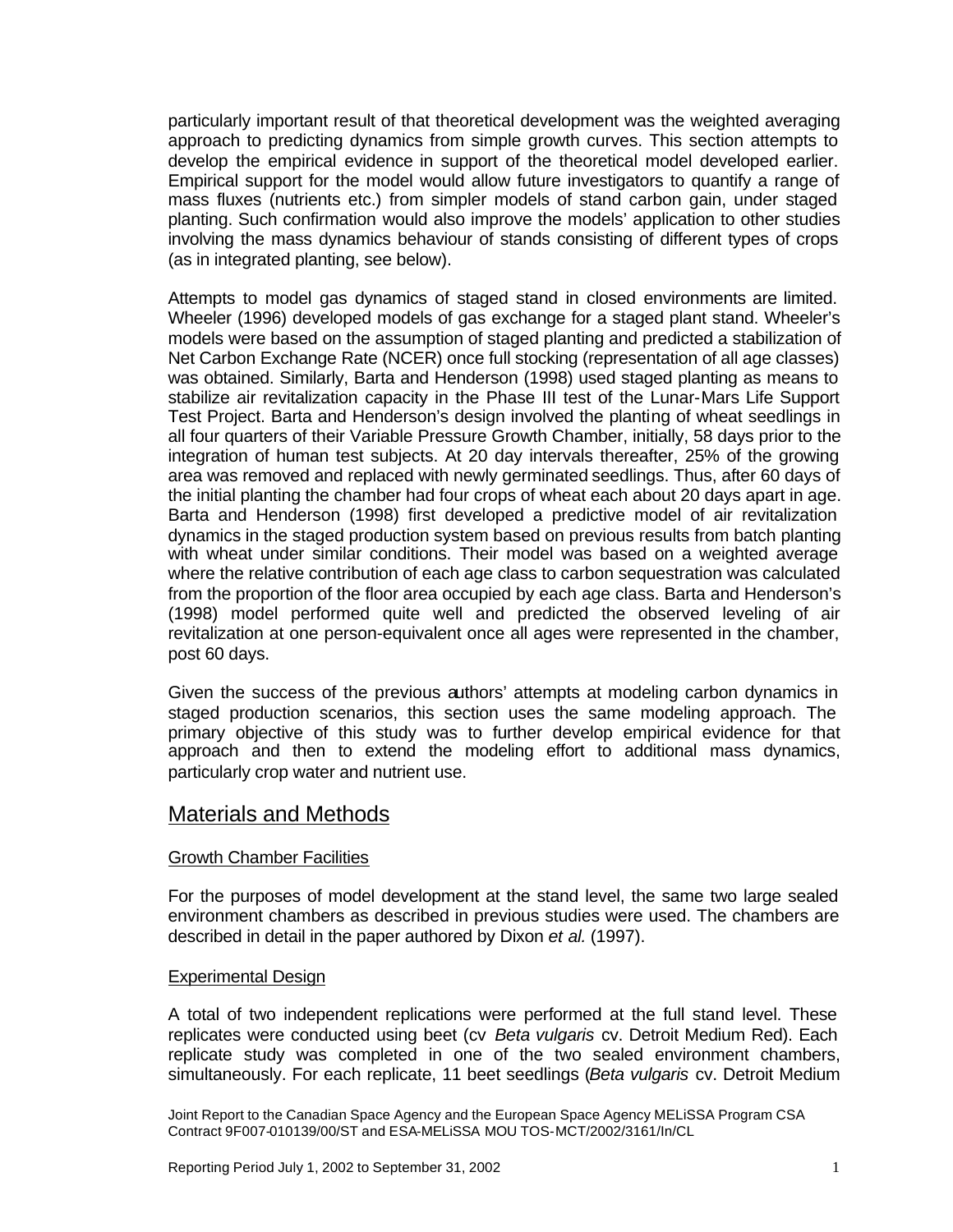Red) were initially placed inside the chamber, following a common 21 day germination period. Following the initial planting, each chamber was planted with an additional 11 plants of 21 days of age at 10 day intervals. Once the chamber was occupied by a total of 44 plants (11 plants of each of four age classes, or 40 days after the initial planting) the following planting of 11 seedlings was accompanied by a harvest of the eleven plants of the most mature age class. This strategy resulted in an even distribution of age classes within the chambers as separated by 10 day planting intervals. Two additional harvests and associated plantings were completed after the initial harvest, for a total harvest of three mature sets of 11 plants.

The study described in this section makes use of two replications with samples of water uptake and Net Carbon Exchange Rate (NCER) taken at defined intervals throughout the study period. These studies are therefore treated as an analogue of a Split-Plot Design with chamber/replication as a main factor and time as a sub-factor. Fixed effect ANOVA models were run prior to any detailed analysis to rule out significance of the main effect using NCER data.

#### Cultural Conditions

Beet seeds were initially germinated in a research greenhouse at the University of Guelph, using Rockwool (2.5 cm x 2.5 cm) cubes. The plants remained in the cubes for a period of 21 days and until there was sufficient root exposure to facilitate transplant into a deep water hydroponics system. During the germination and true leaf emergence period, seedlings were watered regularly with distilled water and once weekly with a dilute fertilizer solution (20-8-20 ppm N-P-K commercial mix having an  $EC = 2.5$  mS).

Following root exposure and leaf emergence, 11 seedlings were transplanted to a pool with a volume of 220L of hydroponics solution and an area of 2.5  $m^2$ . Seedlings, in their rockwool cubes, were placed in small holes cut from styrofoam trays which were designed to float freely within the pools. Planting density was fixed at 17.6 plants  $m^2$ . Any solution exposed to light was shielded with black plastic film to minimize the growth of algae. The pool was positioned in the center of the chamber growing area on 1.3 cm thick plywood at a distance of 1.5 m from the overhead lights.

As described above, each 10 day interval following the initial planting included the addition of 11 more beet plants of 21 days of age. This procedure continued until the Styrofoam floating trays were fully occupied with 44 plants. At 10 day intervals following full stocking, each additional planting into the chamber was accompanied by a harvest of the most mature age class.

Plants were grown under static conditions of 300-600  $\mu$ mol m<sup>-2</sup> s<sup>-1</sup> PPF lighting at stand height (stand height varies depending on age class) as supplied by high pressure sodium (HPS) and metal halide (MH) lamps mounted externally. A 14/10 hr light/dark (06:00 - 20:00) photoperiod was used and coupled to a  $26/20$  °C day/night temperature regime. Atmospheric  $CO<sub>2</sub>$  concentrations were fixed at 1000  $\mu$ L L<sup>-1</sup> CO<sub>2</sub> as supplied through an external tank and mass flow controller. Average relative humidity in the chambers over all replications was  $73\% \pm 5\%$  (constant day and night). These conditions were identical to those used in the batch planting studies described in previous studies.

Joint Report to the Canadian Space Agency and the European Space Agency MELiSSA Program CSA Contract 9F007-010139/00/ST and ESA-MELiSSA MOU TOS-MCT/2002/3161/In/CL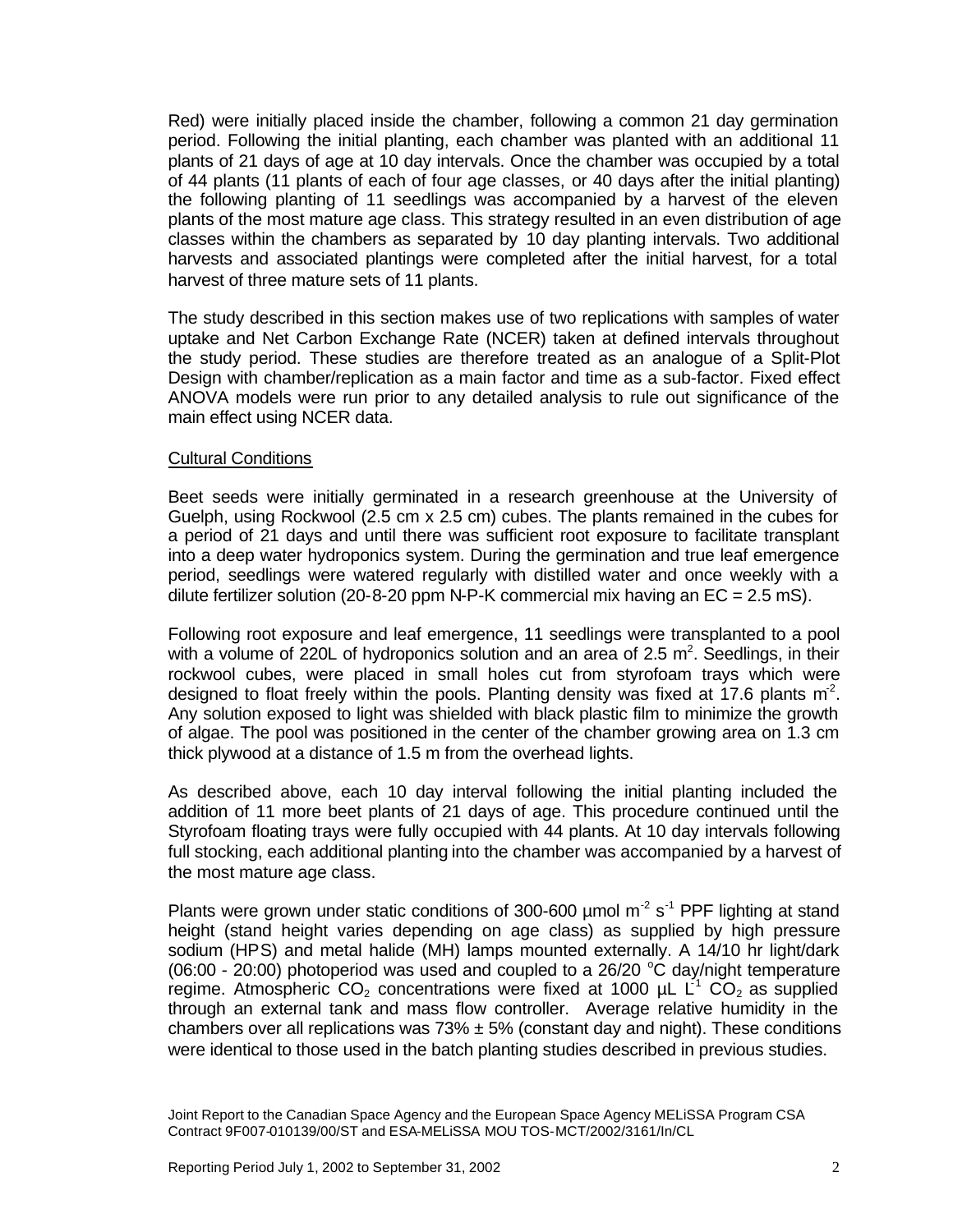The nutrient solution used in this study had the following composition: 1.5 mM PO $_4^3$ , 3.62 mM Ca<sup>2+</sup>, 4 mM NH<sub>4</sub><sup>+</sup>-N, 11.75 mM NO<sub>3</sub>N, 5 mM K<sup>+</sup>, 2 mM SO<sub>4</sub><sup>2</sup>, 1 mM Mg<sup>2+</sup>, 0.005 mM Mn<sup>2+</sup>, 0.025 mM Fe<sup>3+</sup> as Fe-DTPA, 0.0035 mM Zn<sup>2+</sup>, 0.02 mM B<sup>3+</sup>, 0.008 mM Na<sup>+</sup>,0.0008 mM Cu<sup>2+</sup>, 0.0005 mM Mo<sup>6+</sup>. This solution had an average EC of 1.9 mS. The pH of the solution was adjusted to approximately 5.5 with the addition of approximately 40 mL of a 1 M NaHCO<sub>3</sub> solution per pool. At the initial transplant of the seedlings, 220 L of nutrient solution was added to the pool prior to the chamber doors being sealed. Every five days after, the chamber doors were opened to replace the older solution with a fresh 220 L volume having the same composition as noted above.

At the start of each five day solution changeover period, the total solution volume to be added was measured with a large graduated tank and three 25 mL samples were taken of the fresh solution for off-line HPLC analysis. The old solution was pumped out of the pool and its volume measured. Samples were also taken for HPLC analysis in triplicate. Solution volumes were measured at the start and end of closure periods to allow for the correction of elemental analysis results due to water uptake from the pool. During each five day closure period no amendments were made to the solution composition in any way.

All plant material (i.e. all four age classes) was harvested at the end of the study. Harvested material was pooled by chamber and partitioned, by age class, into edible and non-edible biomass fractions. Leaf area was measured on each of the 11 of the plants belonging to each age class using a Li-Cor 3100 Leaf Area Meter (Lincoln, NE, USA). Fresh weights were determined immediately on all plant material and dry weights were determined following 7 days in a drying oven at 65 °C.

#### Carbon Gain Data Collection

The net carbon gain of the developing beet stand was determined using a compensation technique. The computer controller maintained internal chamber  $CO<sub>2</sub>$  concentrations during the day-light hours so that any net carbon gain by the stand through photosynthetic activity was compensated by injections from an external tank. The volume and duration of  $CO<sub>2</sub>$  injections were used to estimate day time NCER. During the dark period it was not possible to remove  $CO<sub>2</sub>$  from the chamber to achieve static conditions and as such the difference in observed  $CO<sub>2</sub>$  and demand was used to determine stand respiration rates (expressed as negative NCER). The sum of these NCER estimates over a 24 hour period (in moles C), yielded daily carbon gain (DCG). Daily carbon gain was summed to generate a profile of the accumulated carbon at the end of each of the five day sampling intervals. Water use as determined from the solution sampling and changeover procedure described above were determined over the same five day interval. Water use rates determined over the five day periods were also summed to generate a profile of the accumulated water use.

#### Data Analysis

#### *Data Analysis Software*

All data analysis described in this section was completed using the S-Plus statistical software (MathSoft, Data Analysis Products Division, Seattle, WA., 1999) with libraries

Joint Report to the Canadian Space Agency and the European Space Agency MELiSSA Program CSA Contract 9F007-010139/00/ST and ESA-MELiSSA MOU TOS-MCT/2002/3161/In/CL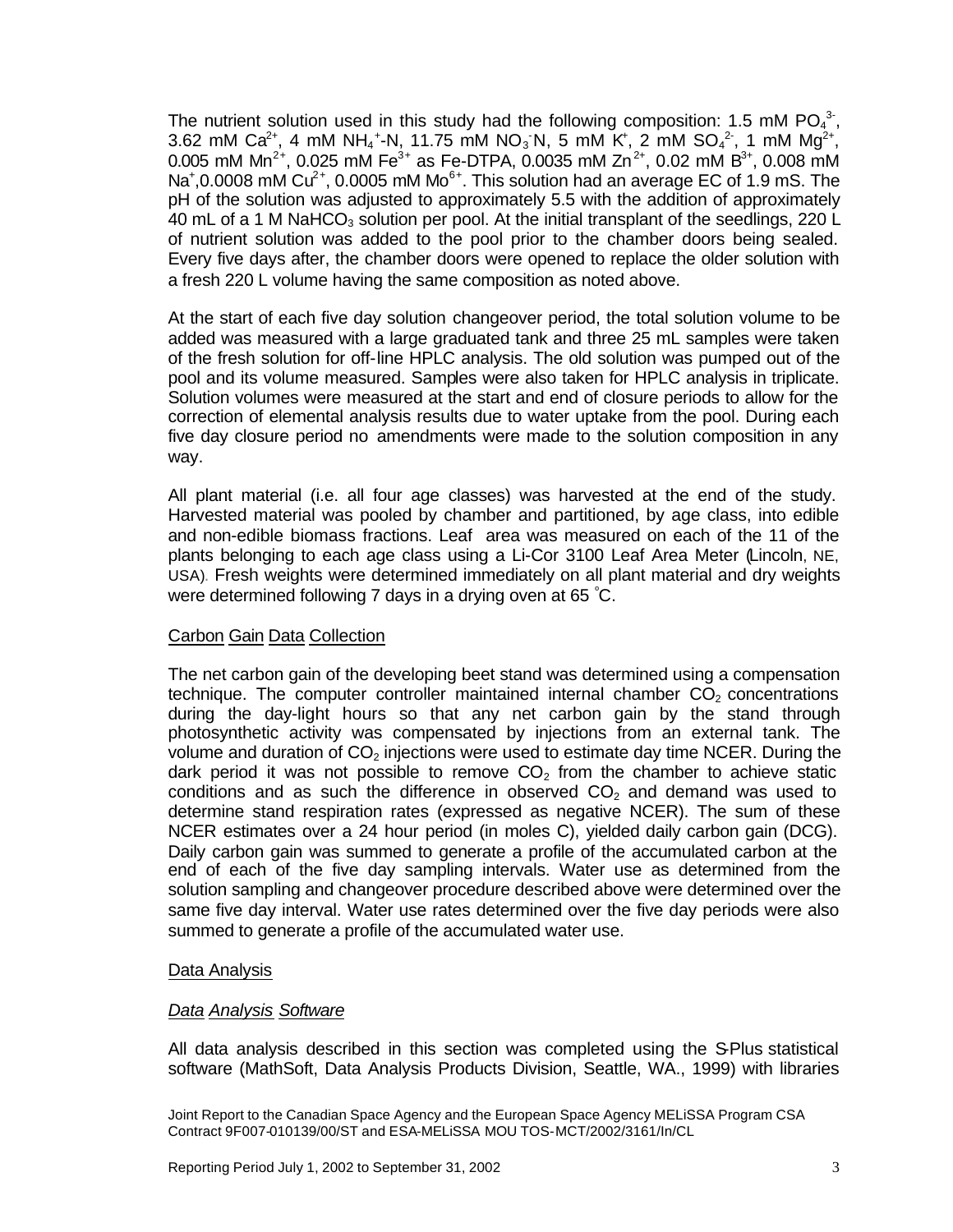derived from Venables and Ripley (1999).

#### *Growth Models*

Dry weight data collected at the terminal harvest conducted on each of the four age classes was used to generate a growth function for the beet stand. Because four age classes were represented in each chamber, the resulting growth profile is sufficient when data are linearized by a ln transform. The total dry weight was converted to moles of carbon accumulated using a 40% C content in dry tissue (Dutton *et al.*, 1988). The total accumulated carbon (Ac) was then transformed using a natural log (ln) transform to linearize the apparent exponential profile. This was conducted for harvest data collected on each chamber and pooled following confirmation that no significant replication (chamber) effect existed. This assumption was confirmed using a fixed effects ANOVA with replication as a main effect and carbon gain (NCER) as the dependent variable. Pvalues for the fixed effect term were p=0.25, indicating that no significant effect existed and pooling was justified. Following amalgamation of the data the resulting data matrix contained a column vector of Days In Chamber (DIC) and accumulated carbon at each DIC. The DIC vector corresponded to the number of days each age class remained in the chamber before harvest. The DIC values were either 10, 20, 30 or 40 at harvest.

The resulting data matrix was subjected to a simple linear model of the form:

$$
\ln(A_c) = \mathbf{b}_1 \cdot DIC + \mathbf{e}
$$

[2.1]

where  $A<sub>c</sub>$  was the accumulated stand carbon content (moles) at each of the DIC values, ε is a vector of random errors and  $β_1$  is the estimated parameter. Because the growth profile was derived from the ln transform of carbon accumulation data, that parameter also represented the stand Relative Growth Rate (RGR). The quality of model fit was assessed by examining normal residual plots. No significant departures from normality were noted nor was there evidence of heteroscedasticity or non-constant variance.

#### *Development of Staged Planting Carbon Gain Model*

The growth profile described above was used to develop model based predictions of mixed stand carbon gain. Since data used were derived from biomass determinations at harvest:

$$
\int_{t=0}^{a} NCER_{stgd} \cdot dt = \sum_{i=1}^{4} \int_{t=0}^{a} NCER(i) \cdot dt
$$
 [2.2]

where a is the end point of the accumulation period, the subscript i refers to the age class (1 through 4). Since Equation [2.2] utilizes the integral of NCER, the growth profile generated described by Equation [2.1] may be used to validate the hypothetical model and can therefore be further modified as follows:

 $J$ oint Report to the Canadian Space  $\lambda$ geN $G$ कR $_{\rm step}$ e E $G$ t $_{\rm open}$ Space Agency MELiSSA Program CSA Contract 9F007-010139/00/ST and ESA-MELiSSA MOU TOS-MCT/2002/3161/In/CL *t i* = = 0 0 *a b*<sub>1</sub> (a-10 *i* **∫**<br>4geNG<del>/Endstge</del> EGtopean Space Ager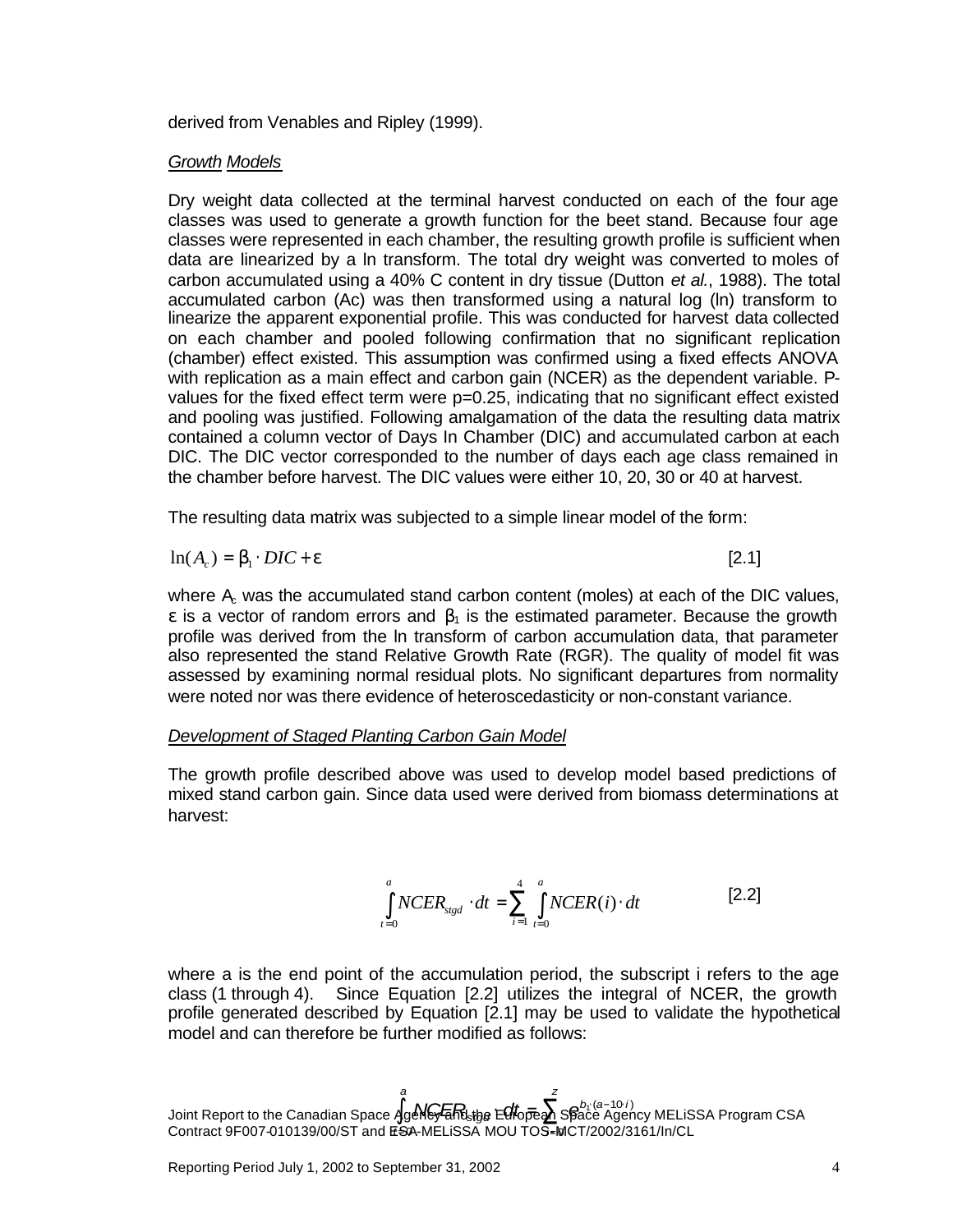where z=3 if a=30, z=2 if 20=a<30, z=1 if  $10=$ a $<$ 20 or z=0 if a $<$ 10 and where  $b<sub>1</sub>$  is the parameter estimated by the regression of Equation [2.1], and a is the days since initial chamber closure (DIC) at which accumulated carbon is to be estimated.

Equation [2.3] is best explained using an example. Assume that the staged planting model aimed at determining the total carbon gain of the mixed age stand at 35 days since the initial chamber closure (DIC). The derived growth curve, providing the measure of integrated NCER (right hand side of Equation [2.2]), is used to determine the total accumulated carbon of the four age classes present in the chamber. The age distribution of the stand at 35 DSC would be 35 days, 25 days, 15 days and 5 days. This amounts to evaluating Equation [2.1] at DIC=15, DIC=25, DIC=35 and DIC=5 or Equation [2.3] at values of a-10·i equal to 35, 25, 15 and 5. This yields a model estimate of mixed stand carbon gain over the four age classes up to 35 DIC. This same procedure was repeated over the duration of the study (days since closure of 0 days to 60 days (final harvest) paying particular attention to the fact that the maximum number of growth stages present in the chamber is 4, and therefore z is constrained to 0=z=3.

#### *Carbon Gain Model Validation*

The accuracy of the model for carbon accumulation in the staged stand was evaluated using a simple linear regression of modeled carbon gain of the staged stand on that which was observed and determined from empirical DCG estimates. This linear model had the form:

$$
A_{c_{model}} = \boldsymbol{b}_0 + \boldsymbol{b}_1 A_{c_{observed}} + \boldsymbol{e}
$$
 [2.4]

where  $A_{model}$  referred to the carbon accumulation of the staged stand as modeled and  $A<sub>cobserved</sub>$  referred to the carbon accumulation of the staged stand as derived from empirical NCER and DCG estimates.

In addition to the linear model applied above, the total modeled carbon gain over the course of the experiment was compared to that obtained, on average, by the two chambers as inferred from integration of empirical NCER data. Further, estimates of model predicted DCG were determined over the period under full stocking (four age classes, DIC=30-60) and compared to the same determined empirically. This was conducted by numerically estimating the DCG from the slope of the modeled  $A<sub>r</sub>$  profile. For the purposes of estimating the terminal Ac mean of the empirical data, a cubic spline having a model df=6 was applied to Ac as determined from each of the two chamber replicates. This was done because of the need to have a single terminal  $A<sub>c</sub>$  value from the two chambers for comparison with model predicted  $A<sub>c</sub>$ . The data from the spline fit was only used to estimate mean carbon gain at final harvest. Raw data, not subjected to smoothing, were used for all other comparisons.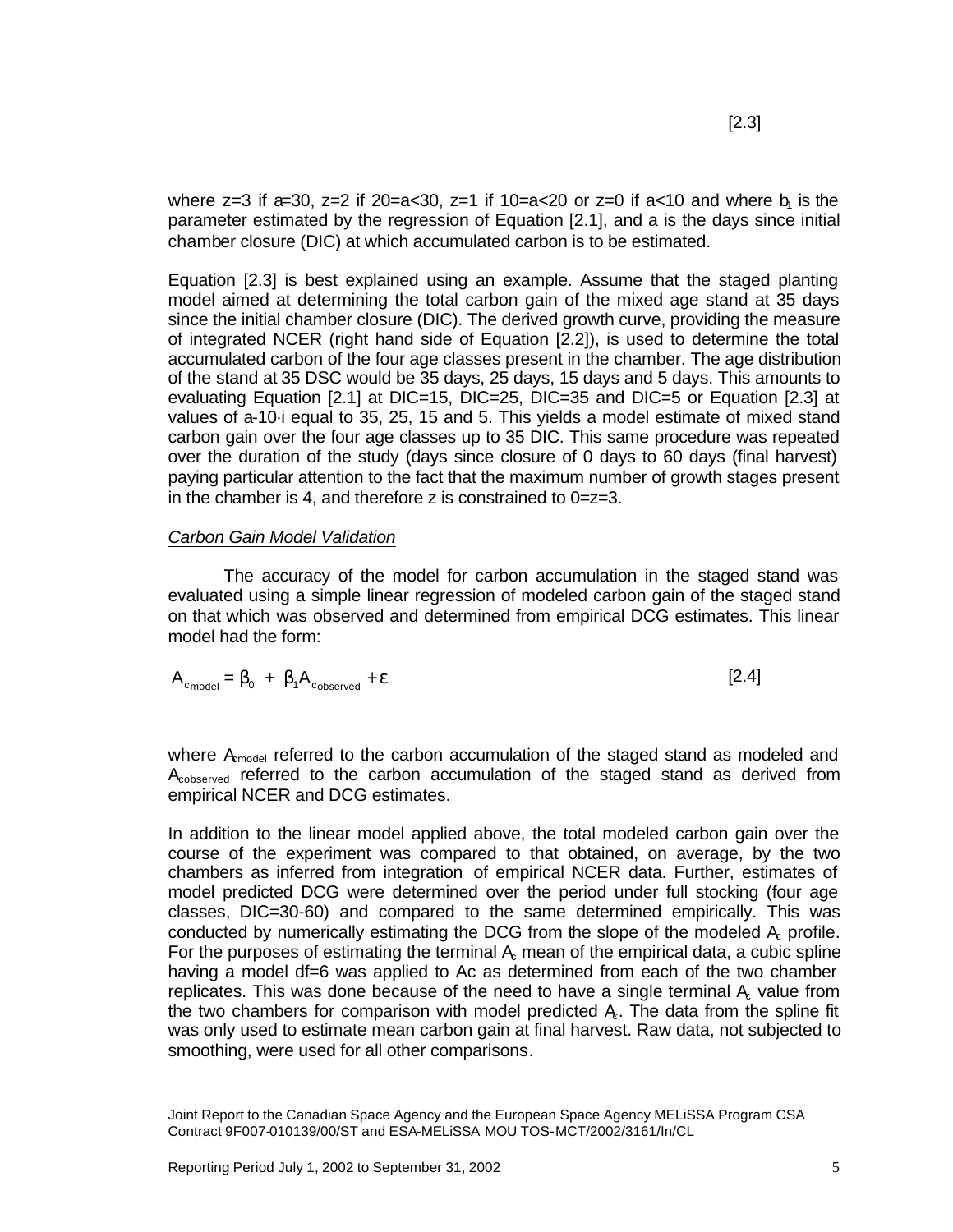#### *Models of Water Use of the Staged Stand*

Models of dynamics in water use led to estimates of Water Use Efficiency of Productivity (WUEPr). WUEPr was determined from empirical determinations of water uptake collected from the 5 day intervals of solution change over. An accumulation profile of water uptake from the hydroponics pools was generated over the course of the experiment and subjected to a linear model of the form:

$$
A_{\text{water observed}} = \boldsymbol{b}_0 + \boldsymbol{b}_1 A_{c_{\text{observed}}} + \boldsymbol{e}
$$
 [2.5]

where A <sub>water observed</sub> is the total water accumulated by the mixed stand,  $A_{c}$  observed is the total accumulation of carbon by the same stand,  $\beta_0$  and  $\beta_1$  are the estimated parameters and  $\epsilon$  is a vector of random errors. This model was fit using simple least squares regression by pooling empirical data collected over the two replicates. Again, no significant replication effect was observed at the p=0.05 level.

The intercept of this model form was shown earlier to be equal to the gross evaporation from the pools when no biomass is present (by extrapolation). The reciprocal slope of the model is a form of the Water Use Efficiency of Productivity (WUEPr), often expressed as moles C fixed per mole water utilized.

The relationship between water use and carbon gain was then applied to the model of carbon gain developed for the staged stand as described above. In this case, model predictions for carbon gain by the staged stand were used as independent variables (as in Equation [2.5]) to develop a model of water use by the staged stand.

As for validation of the models of carbon gain, models of water use for the staged stand were subjected to a second linear model with observed uptake as a dependent variable. This model had the form of:

$$
A_{\text{water model}} = \boldsymbol{b}_1 A_{\text{water observed}} + \boldsymbol{e}
$$
 [2.6]

where  $A_{watermodel}$  were the model predictions of water use and  $A_{waterobserved}$  were the empirical determinations. The parameter  $\beta_1$  was the parameter to be estimated and the vector ε was that of random error. An intercept was not included in the final model because it was not significantly different from zero.

#### *Steady State Nutrition in the Staged Stand*

Models of accumulation in nitrate (NO<sub>3</sub>), ammonium (NH<sub>4</sub><sup>+</sup>), phosphate (PO<sub>4</sub><sup>3</sup>) and potassium (K<sup>+</sup>) were developed in a manner identical to that described in Section 2.0. Accumulated nutrient uptake, as calculated from uptake measurements over the study period, was transformed using an ln function for each of the four ions. Simple least squares regression (SLSR) was used to determine the slope of the ln transformed data (RUR) and confidence intervals were calculated. The null hypothesis (Ho: RGR = RUR), as described was tested by examining overlap in the confidence interval established for the slope of ln transforms in accumulated carbon gain (RGR).

Joint Report to the Canadian Space Agency and the European Space Agency MELiSSA Program CSA Contract 9F007-010139/00/ST and ESA-MELiSSA MOU TOS-MCT/2002/3161/In/CL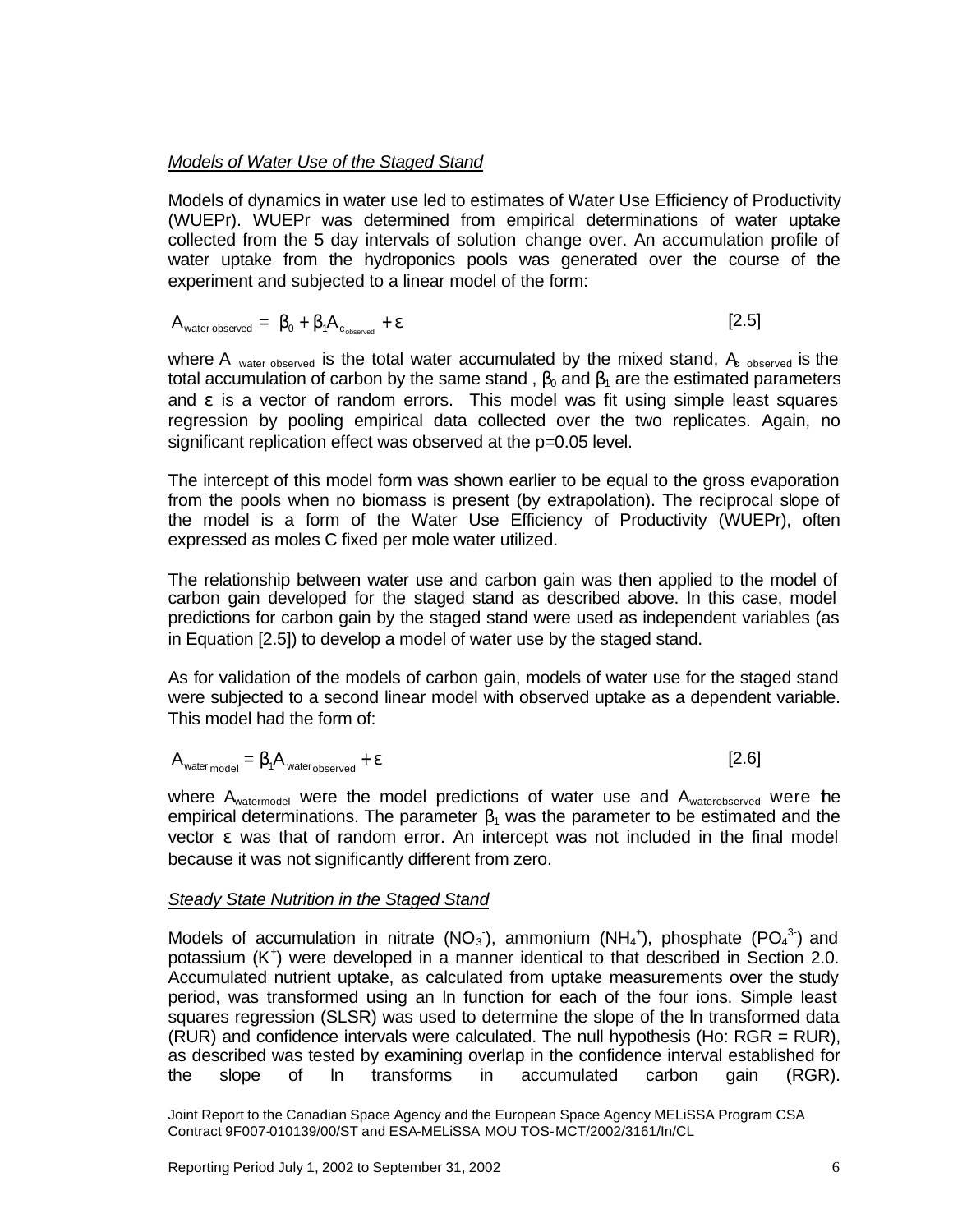### Results

The results of the terminal harvest of the four age classes within each chamber are presented in Table 2.1. These results are presented on a per plant basis. Primary results to be taken from the table are as follows:

- i) the leaf area distribution in column 2 of Table 2.1 corresponds to a maximal leaf area index of the whole stand, at harvest, of 0.9,
- ii) there is a slight decrease in inedible:edible biomass ratio over crop maturation,
- iii) average total biomass at crop maturity is 33.22 g per plant

The value of the maximal leaf area index of the staged stand is important in the context of interpreting data on staged stand RGR and Water Use Efficiency of Productivity (WUEPr). The leaf area index of the staged stand (0.90) is lower than the leaf area index at harvest of the batch stand. Because in the batch planting experiments a leaf area accumulation profile could not be generated, a linear approximation of leaf area accumulation is used for comparison. At a linear rate of total batch stand leaf area gain of 0.235 m<sup>2</sup> per day, it is estimated that the leaf area index of the batch planted stand will intersect that of the staged stand (0.90) no earlier than 10 days after planting in the chamber. This point of intersection is subject to change since the leaf area accumulation profile for the batch stand was assumed to be linear. Regardless of the precise point of intersection however, it is clear that the leaf area index of the staged stand is significantly lower than that of the batch stand throughout most of the study period. Correspondingly, the mean dry weight per plant of the mature age class at terminal harvest in the staged stand is higher than that obtained for the batch planted stand (33.22 versus 24.5 g per plant, respectively)

The results of the simple linear regression performed to generate a growth model are presented in Table 2.2 The relationship between ln(biomass) (dry weight) and the period each age class spent in the chamber before harvest (DIC) was highly significant with a slope of 0.1234. This slope estimate corresponds to the stand relative growth rate (RGR). This estimate of RGR was significantly higher than that obtained for the batch planting trials when compared using the bootstrap quantiles. The RGR of the staged stand was only marginally insignificant when compared to the standard inferential estimates obtained from the batch stands.

Figure 2.1 presents model derived estimates of total carbon content in standing biomass. The model predicts carbon accumulation rates in the stand that parallel the accumulation profiles prior to harvest. This result is consistent with the model form of Equation [2.3]. Constraints on z, as described above, correspond to the periods of harvest well. The plot presented in Figure 2.1 confirms the model's ability to track changes in carbon accumulation following harvest and its subsequent recovery post harvest.

Figure 2.2 presents a plot of empirical estimates of carbon gain as determined from integration of NCER estimates collected in both chambers. The results from both

Joint Report to the Canadian Space Agency and the European Space Agency MELiSSA Program CSA Contract 9F007-010139/00/ST and ESA-MELiSSA MOU TOS-MCT/2002/3161/In/CL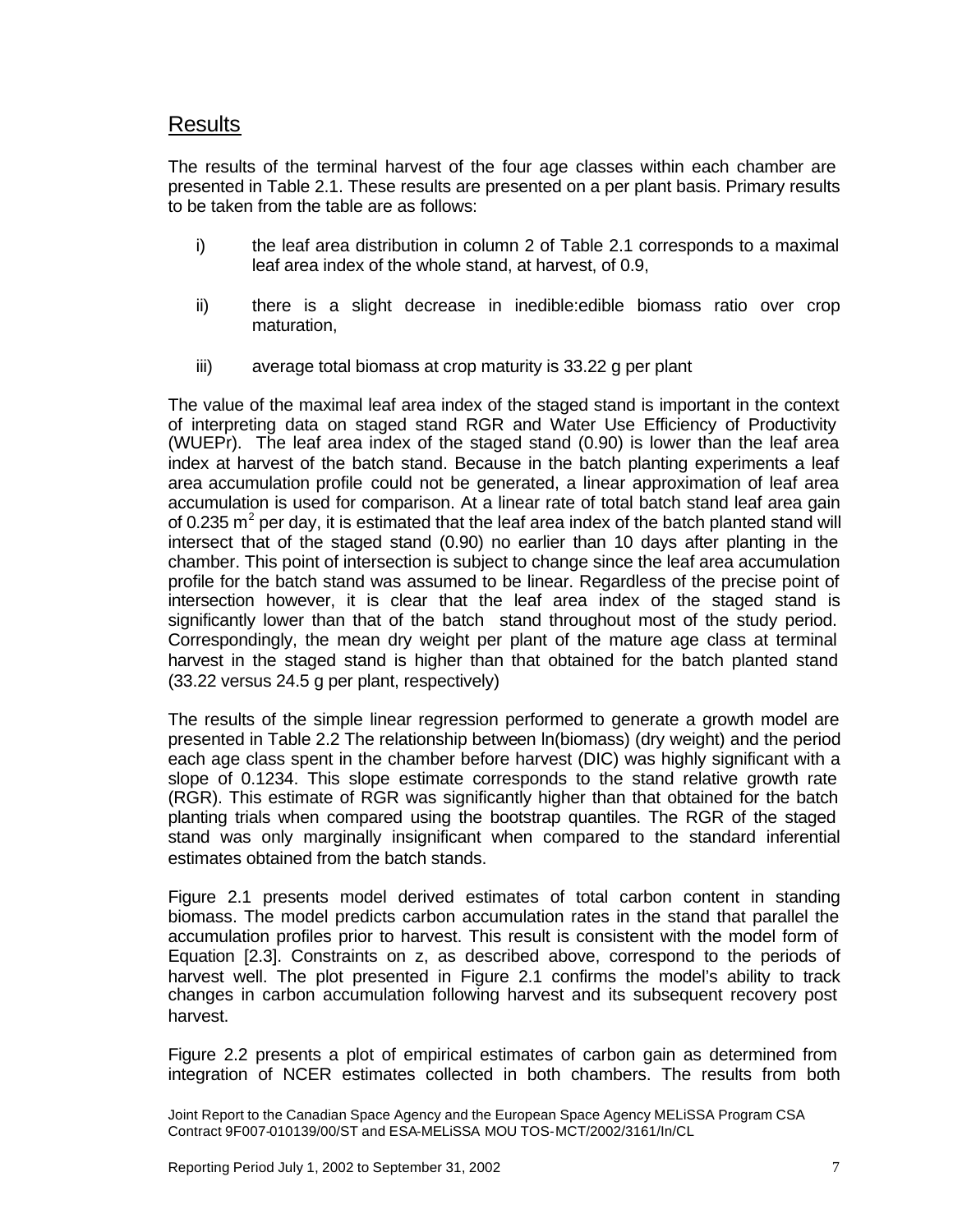replications show an exponential growth pattern in accumulated carbon which is consistent with the growth model results presented in Table 2.2. The flattening of the profile for Chamber 1 was likely a result of sensor error in NCER determination. The cubic spline fit (df=6) of the profile is also presented in Figure 2.2 and provides a means to more accurately assess carbon accumulation at terminal harvest. Modeled carbon accumulation are plotted in Figure 2.3 along with the spline fit for comparison purposes. Qualitatively, the model tracks empirical observations quite well, and the marked inflections in the accumulation profile correspond to the declines in standing biomass and growth recovery (release) following harvest (as presented in Figure 2.1). The primary numerical results derived from the plots of Figure 2.2 and 2.3 are presented, along with modeled measures, in Table 2.3. Model predicted carbon gain (terminal point on plot of Figure 2.3) is 41.1 moles. This value has an error of 4.8 % when compared to the observed mean carbon accumulation of 39.2 (as derived from the end point of the spline fit of the empirical data). The mean daily carbon gain during the period of full chamber stocking, as determined from model results, was 1.37 mol C per day. This is not appreciably different from empirical determinations of daily carbon gain of 1.20 mol C per day taken over the same period.

Regression results of predicted versus observed carbon accumulation in the staged stand are presented in Table 2.4. Using data collected or modeled over the entire period of study (corresponding to the full domain of the plots presented in Figures 2.2 and 2.3), a significant relationship between model predictions and observed values exist. The slope estimate presented in Table 2.4 is close to 1 and the magnitude of the intercept, a measure of model bias, is small and only marginally significant at p=0.05. A high magnitude of the coefficient of determination  $(r^2)$  and a highly significant slope term validates the model's predictive ability.

The results of determination of Water Use Efficiency of Productivity (WUEPr) as derived from the regression of observed water accumulation on observed carbon accumulation are presented in Table 2.5. A strong relationship between the two variables was observed as is evidenced by highly significant p-values and a high coefficient of determination  $(r^2)$ . The intercept term provides an estimate of evaporation from pools, while the reciprocal of the slope estimate is the Water Use Efficiency of Productivity (WUEPr). The determined WUEPr of 0.0030 mol C mol<sup>-1</sup> H<sub>2</sub>O is only slightly lower than that obtained under batch production.

A high degree of model accuracy is evidenced by the regression results obtained when modeled accumulated water use was defined as the independent variable and observed accumulated water use as the dependent variable (Table 2.6). The intercept term in the regression was not significant and the slope value was close to unity and highly significant. This result confirms the utility of using predicted accumulation profiles as derived from carbon gain and a fixed WUEPr.

Information relating to the quality of models fit to ln transformed nutrient accumulation data (Figure 2.4) are presented for NO<sub>3</sub>, NH<sub>4</sub><sup>+</sup>, PO<sub>4</sub><sup>3</sup> and K<sup>+</sup> in Table 2.7. Also presented are the slope and 95% confidence interval estimates for the ln transformed nutrient and carbon accumulation data collected on the staged beet stand. Examination of the confidence intervals established for the slope estimates (RUR for the case of nutrients and RGR for the case of carbon) indicate no significant difference in RGR and RUR for

Joint Report to the Canadian Space Agency and the European Space Agency MELiSSA Program CSA Contract 9F007-010139/00/ST and ESA-MELiSSA MOU TOS-MCT/2002/3161/In/CL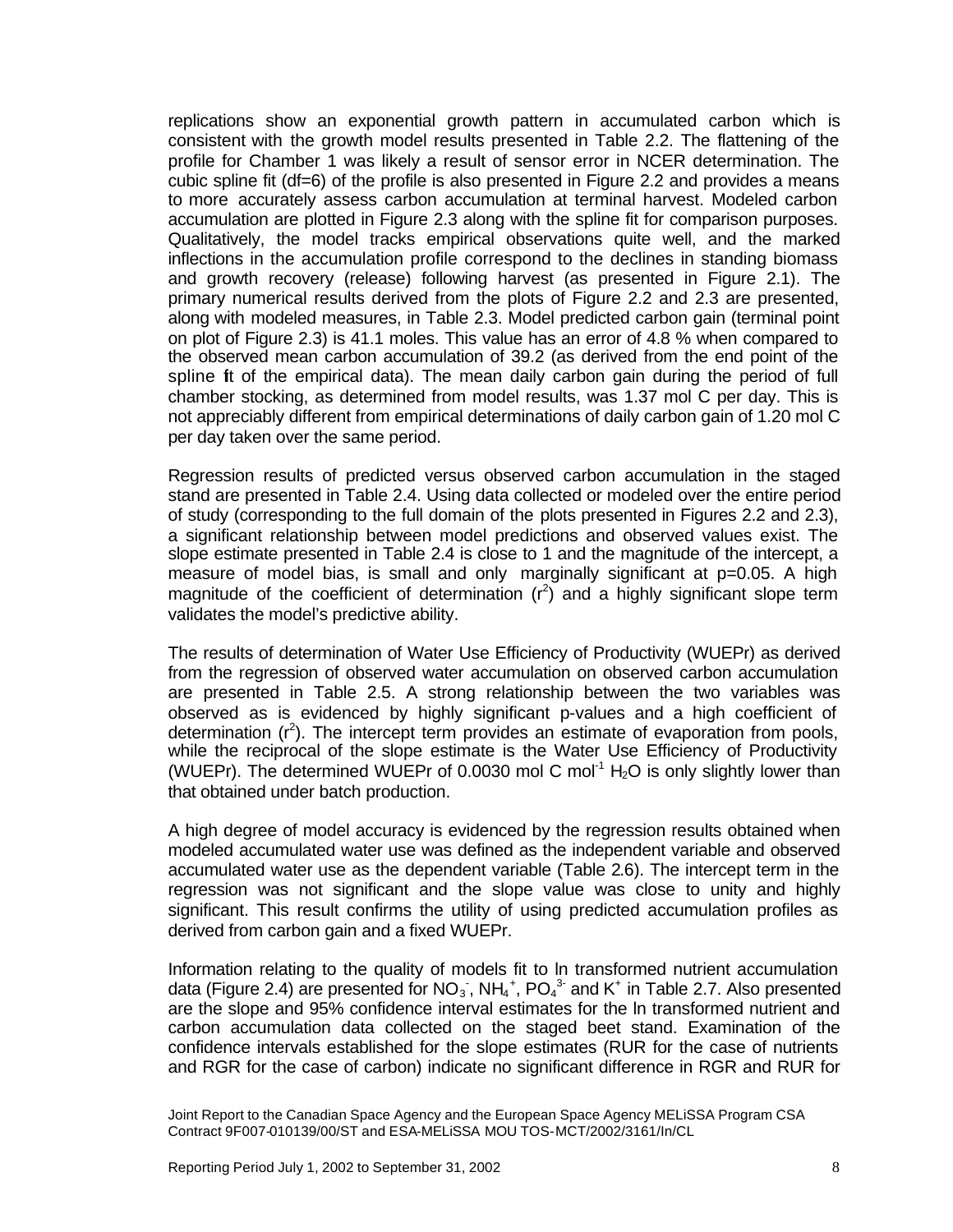the four ions studied. As such, there is no evidence against the null hypothesis and steady state nutrition appears to apply to the staged stand. In general, the quality of model fit was excellent, with coefficients of determination  $(r^2)$  values ranging from 0.81 for  $PO_4^3$  to 0.89 for  $NO_3$ . Total nutrient accumulation over the first 38 days of the experimental period (Figure 2.4) was 2.49 moles for  $NO<sub>3</sub>$ , 0.25 moles for  $PO<sub>4</sub><sup>3</sup>$ , 1.01 moles for NH<sub>4</sub><sup>+</sup>, and 1.50 for K<sup>+</sup>, when averaged over the results of the two chamber replicates.

### Discussion and Conclusion

One of the findings of this section is the higher RGR of the staged planted standrelative to the batch planted crop. Although the magnitude of statisticalcal significance is drawn into question because of replication through time and the potential for chamber effects, this finding has important repercussions on the validity of batch models and on bioregenerative system design. The theory developed in section 3 for mass dynamics in the staged stand assumed that growth profiles from batch planting trials would be of utility in modeling carbon dynamics in the staged stand. This assumption was partly in error. Preliminary analysis of data presented in this section indicated that use of batch data in modeling the behaviour of the more complex stand resulted in consistent underestimations of the true carbon dynamic. The significant growth model derived from harvest data collected under staged planting allowed the generation of more relevant growth profiles. Indeed the weighted averaging approach to predicting gas dynamics in the staged stand performed well, albeit with the need for terminal harvest data from that stand. This is in contrast to the findings of Barta and Henderson (1998) who utilized batch data quite adequately in their similar modeling effort with wheat. While the modeling approach was consistent, it is likely that data collected on prior batch planting experiments with wheat adequately predicted the staged planting dynamic because of its stand architecture. Wheat does not have a planar orientation to its leaves, unlike that of beet, and as such, the impacts of staged planting on RGR, as described below, may not be of the same magnitude as for beat. This would allow the successful use of wheat batch data in staged model development.

The increase in the relative growth rate of the staged stand is easy to explain in the context of that stand's lower leaf area index relative to the batch planted stand. Comparatively, as the batch stand develops, its leaf area index quickly exceeds the maximum value obtained by the staged stand. The result is a denser plant stand with decreasing light penetration to lower portions. This is a 'text book' case of the Lambert-Beer Extinction Law (Oke, 1990). Decreased light penetration to the lower stand therefore has the effect of depressing the relative growth rate of the batch planted stand. As such, the staged planted stand with its lower leaf area index has a correspondingly higher relative growth rate. This is also evidenced by the higher yield of the mature age class at terminal harvest, relative to the batch planted counterparts.

The implications of the staged planting regime on the provision of life support requirements is significant. Because the staged planting regime results in higher relative growth rates, the efficiency of carbon sequestration and associated oxygen release during photosynthesis is greater than in the batch planted stands.

The model predictions of stand carbon gain, on the whole, predicted observed values

Joint Report to the Canadian Space Agency and the European Space Agency MELiSSA Program CSA Contract 9F007-010139/00/ST and ESA-MELiSSA MOU TOS-MCT/2002/3161/In/CL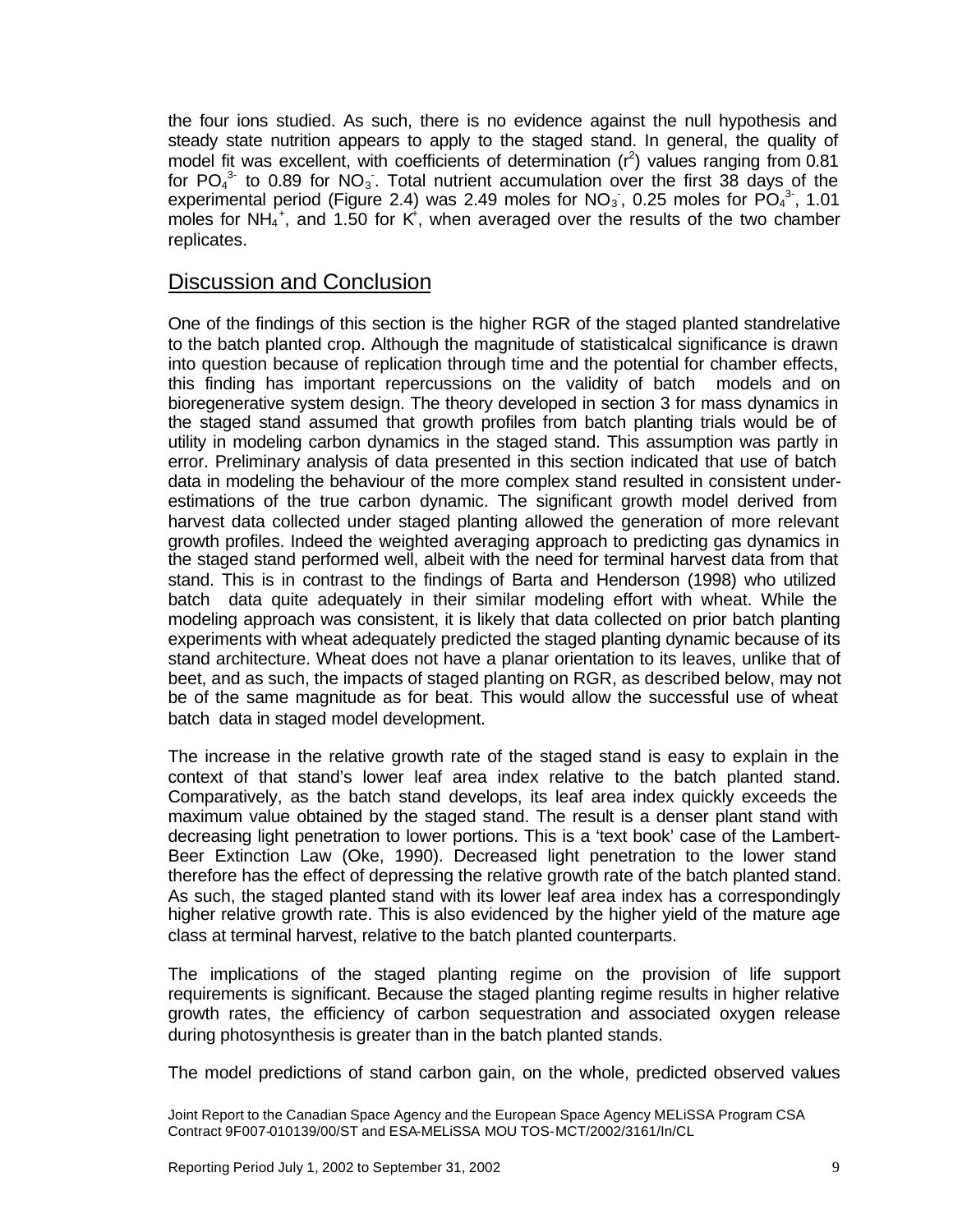well. Of particular interest is the correspondence between observed DCG during the period of full stocking (all age classes represented) and model predictions of carbon gain during that same period. The staged planting regime therefore does behave in a manner as predicted, in that there is a stabilization in DCG once all age classes are represented in the chamber. The staged planting regime does, therefore, have the added value of dampening long term growth profiles associated with batch planting. One disappointment of the empirical data however, was that thepredicted declines in standing carbon and associated recovery at harvest were not strongly evident in the observed carbon accumulation profiles. While there is some depression in the magnitude of carbon gain immediately after harvest it is likely that these observations are dampened by chamber leakage and the need to smooth data points collected on harvest days when the chambers had to be opened.

Model predictions of Water Use Efficiency of Productivity (WUEPr) and of accumulated water use also performed well. WUEPr of the staged stand was slightly lower than that of the batch planted stand. It is possible that this may be related to the lower leaf area index of the staged stand and its morphological structure. The staged stand was not uniform and as a result had an irregular stand edge. The behaviour of the microclimate in non-uniform stands in closed environments is not well understood although Oke (1990) provides an excellent summary of the effect of non-uniform boundary layers in field situations. It is possible that a so-called 'clothesline' effect may be at play within the staged stand. Such an effect may result in an accelerated evapotranspiration in regions where the stand is thin or of low leaf area index (Oke, 1990). The absence of a thick boundary layer afforded by a dense plant stand may therefore explain the decline in water use efficiency, associated with rapid transpiration. Further, it is possible that plants in the thinner portions of the stand may have exhibited water stress thereby reducing stomatal aperture and possibly decreasing net carbon gain. It is unknown whether the differences between WUEPr in the staged stand were a result of changes in stand architecture, microclimate or physiological changes or if the observed differences in WUEPr are practically significant. The influence of non-uniform stands on micro-climates within the closed systems may be an attractive area of future research.

Regardless of the mechanisms at play which resulted in slight changes in WUEPr, the water accumulation model based on empirical WUEPr estimations performed very well. Significant correlations were exhibited between predicted water accumulation and that observed in the staged stand. This lends further support to the utility of the weighted averaging approach to modeling the behaviour of water dynamics under staged planting conditions.

Additionally, models of nutrient uptake in relation to RGR as derived from NCER estimates performed well. No significant differences (p=0.05) were observed between relative nutrient uptake and RGR for nitrate, phosphate, ammonium and potassium. As such, there is no evidence against the null hypothesis which invokes steady state nutrition.

In summary, the models developed for the staged stand performed as expected with a few notable exceptions. Data collected from batch planted trials may have limited utility in model building for staged stand. This is a result of changes in stand RGR and WUEPr as noted above. While the particular model forms tested performed well, data need to be

Joint Report to the Canadian Space Agency and the European Space Agency MELiSSA Program CSA Contract 9F007-010139/00/ST and ESA-MELiSSA MOU TOS-MCT/2002/3161/In/CL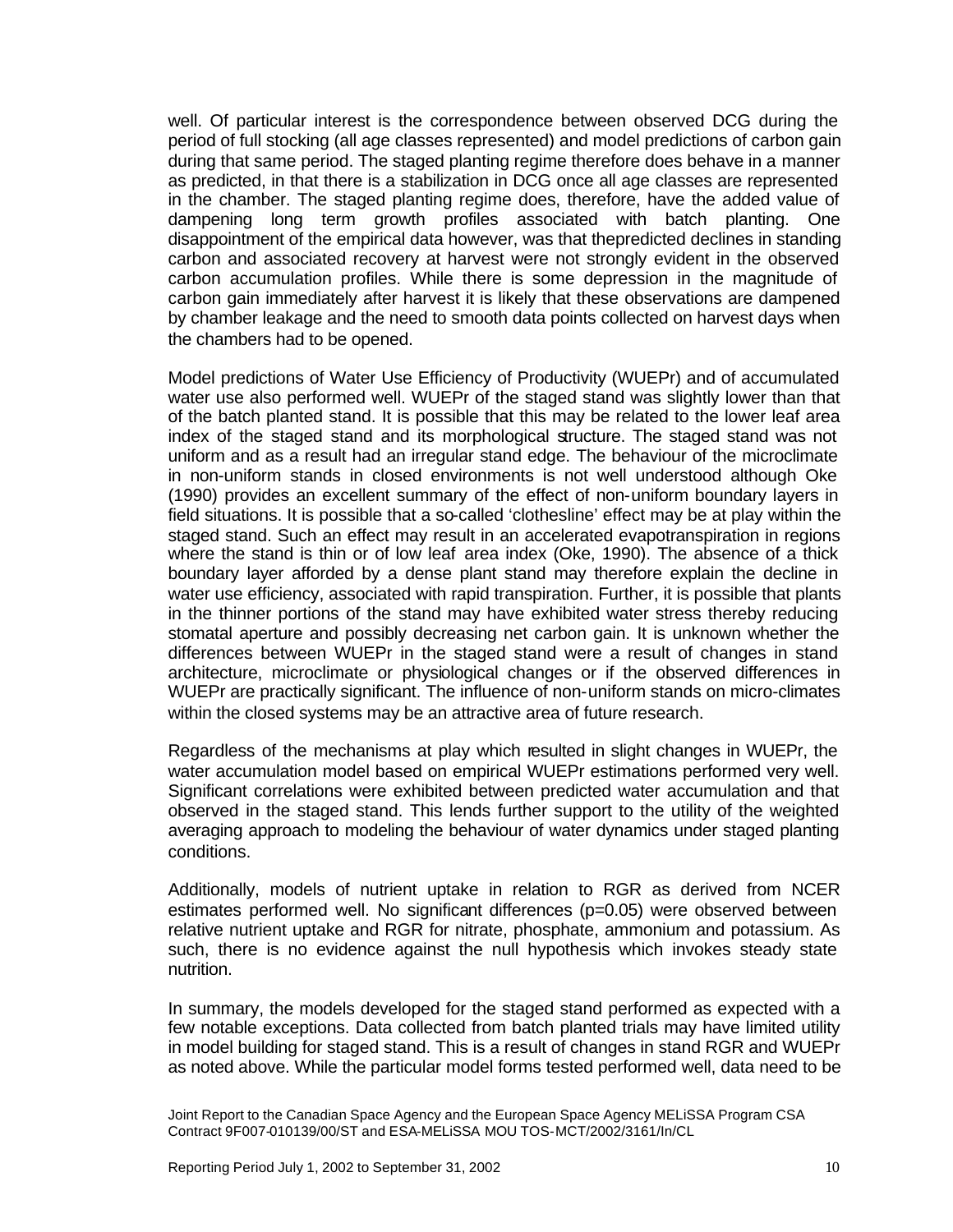collected more intensively on staged stand than is presently being done within life support systems research.

# **Section 3.0: Determination of Various Parameters in Multi-cropping of Beet and Lettuce – Report on Task Set 1.0**

# 3.1 Study Objective

The purpose of this current experiment is to evaluate the effect of multiple crops with rotational planting on the net carbon exchange rate (NCER), evapotranspiration, and nutrient uptake dynamics within a sealed environment. Two of the three MELiSSA candidate crops, beet and lettuce, will be continuously grown with a ten day staged planting interval. This will result in a plant canopy with all representative stages of physiological growth within a common atmosphere. Concurrent experiments on volatile organic compound (VOC) composition and accumulation will take place over the course of this study.

The objectives of this study are as follows:

- 1. Monitor  $CO<sub>2</sub>$  and  $O<sub>2</sub>$  gas exchanges
- 2. Monitor ethylene evolution
- 3. Monitor evapotranspiration
- 4. Monitor nutrient uptake
- 5. Evaluate various harvest parameters
- 6. Implement concurrent integrated canopy light curve experiments
- 7. Monitor TVOC s by GC/PID
- 8. Monitor VOCs by GC/MS

# 3.2 Study Test Parameters

 $CO<sub>2</sub>$ ,  $O<sub>2</sub>$  and evapotranspiration will be recorded at 3 minute intervals by the Lander control system. Ethylene will be monitored on a daily basis using an in-line gas chromatograph and automated sampling system. Crop wet and dry weights of edible andinedible biomass and other growth parameters (TBD) will be determined at each harvest interval. Nutrient uptake analysis by HPLC will be performed at the beginning and end of each nutrient solution cycle. Total VOCs will be monitored by GC/PID on a daily basis, and VOC characterization by GC/MS will be performed at the end of each closure period (prior to chamber opening for harvest/planting).

### 3.3 Study Period

The study period refers to the time between initiation and completion of analysis. The study schedule may be changed during this period depending on schedules, priorities, system failures, and earlier results.

Estimated Starting Date: September 30, 2002

Joint Report to the Canadian Space Agency and the European Space Agency MELiSSA Program CSA Contract 9F007-010139/00/ST and ESA-MELiSSA MOU TOS-MCT/2002/3161/In/CL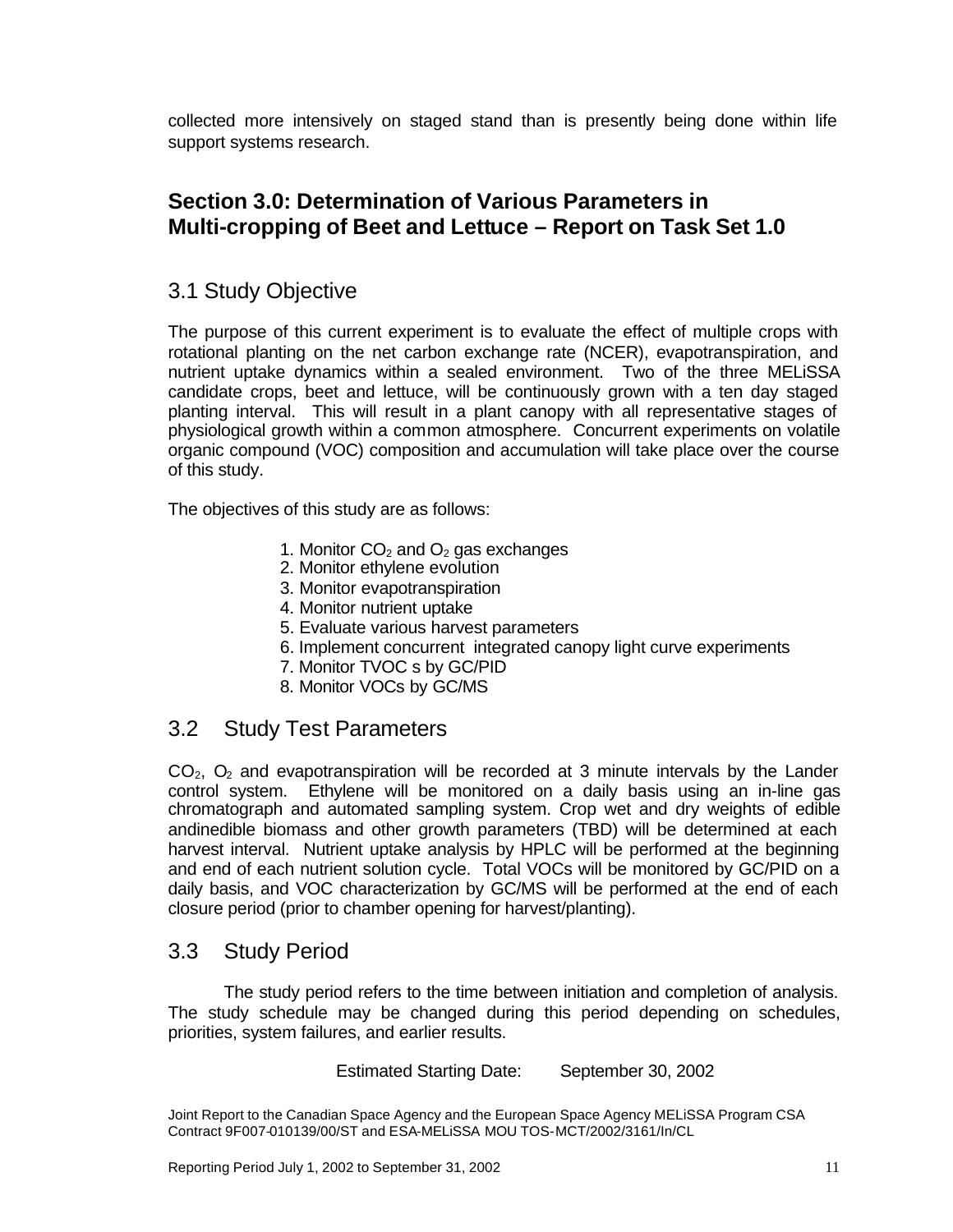Estimated Completion Date: January 8, 2003

### 3.4 Study Site

The study will be carried out at: Controlled Environment Systems SEC2 University of Guelph Guelph, Ontario

# 3.5 Study Procedures

Planting: Seeds (lettuce - cv. Grand Rapids [185C] 45 days; and beets - cv. Detroit Dark Red Medium Top [34] 63 days; both from Stokes Seeds) will be sown directly into individual pre-rinsed (de-ionized water) rockwool blocks (12 blocks of beets and 12 blocks of lettuce per chamber per planting interval). The depression in each block will be half filled with sand, followed by three seeds and additional sand. After sowing, the doors will be sealed and the experiment begun. At each harvest/planting interval, the 10-dayold plants will be thinned to 1 plant per block. Planting will be performed as per the attached planting/havesting schedule.

Watering: Plants will be watered using a recirculating NFT irrigation system consisting of a 160 litre in-chamber reservoir and 10 stainless steel growing trays. Nutrient solution will be changed every five days.

Harvesting. Lettuce and beets will be harvested according to the planting and harvesting schedule (attached). Lettuce will be harvested 40 days after planting, and beets 60 days after planting.

Detailed procedures which are carried out from time to time will be recorded in the SEC2 experiment log book. A copy of the log book will be included with the data from this study at the end of the experimental period. Prior to beginning this experiment, the SEC2 Startup SOP (CES-01-002) should be read and followed.

# 3.6 Sampling Schedule

The majority of sampling is done automatically. Ethylene will be analyzed daily with four subsamples in each analysis. TVOC samples will be collected on a daily basis for each chamber, and VOC characterizations will take place at the end of each closure interval. Sampling of hydroponic solution will be performed at the beginning and end of each nutrient cycle (5 days).

# 3.7 Analytical Methods

Analysis of ethylene and VOC characterizations will follow SOP's CES-02-002 and CES-02-006 respectively. Nutrient solution composition will analyzed according to SOP CES-02-007.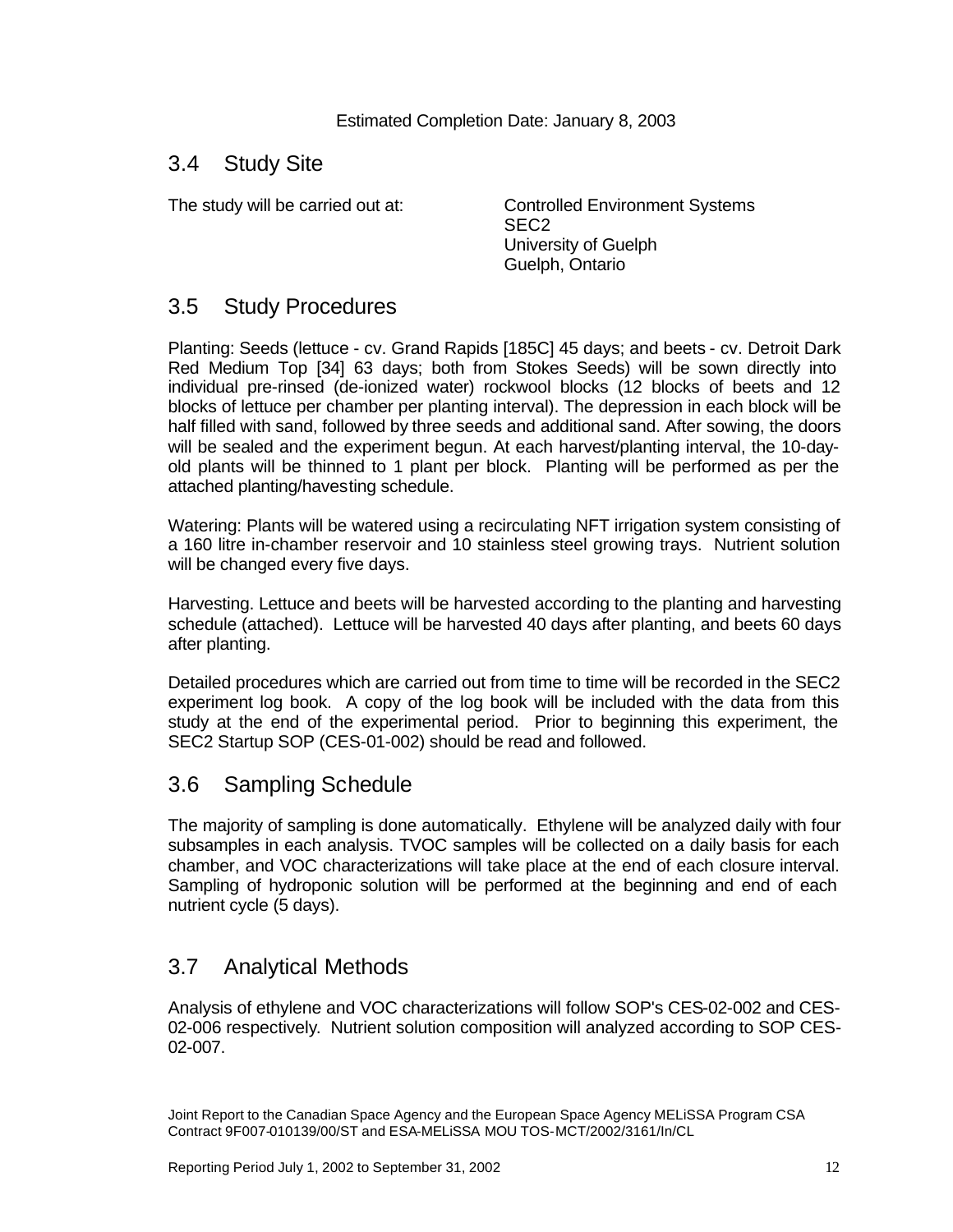### 3.8 Reporting

Upon completion of analysis a report will be issued to document the analytical results and present appropriate information necessary for the review of the data.

### 3.9 Amendments

Alterations of this protocol may be made as needed.. Any changes must be documented in the form of a protocol amendment. All protocol amendments will be included as raw data in the final report.

# **Section 4.0 : Report on Milestones 2.0 – 5.0**

Milestone 2.1: Integration of Steady State Models for All MELiSSA Compartments including the HPC

This milestone is being handled in conjunction with milestone 1.4. Some data were reported upon in TNs 53.2 and 53.3, particularly with regard to nutrient uptake and supply, water use and efficiency and carbon balance. No new data are available at the time of this report. Data will be made available at the completion of the current experiment outlined in Milestone 1.3

Milestones 3.1 – 3.3: Sizing of the HPC and the Development of Cultural and Atmospheric Management Strategies

These milestones are also on-going and progressing in tandem with integrated canopy trials outline above (Milestone 1.3). Data should be made available on schedule.

Milestones 4.1- 5.1: Development of Control Algorithms of the HPC, Design of the HPC Compartment and Interface with Other **Compartments** 

At the time of this report these milestones have not been commenced, with exception of, to our understanding, Milestone 4.1. Results of simulated process modeling will be made available at the ESA ESA-MELiSSA annual meeting to be held in Claremont-Ferrand, FR. in May, 2003. All other milestones will be started pending the completion and/or sufficient receipt of data from previous milestones.

Joint Report to the Canadian Space Agency and the European Space Agency MELiSSA Program CSA Contract 9F007-010139/00/ST and ESA-MELiSSA MOU TOS-MCT/2002/3161/In/CL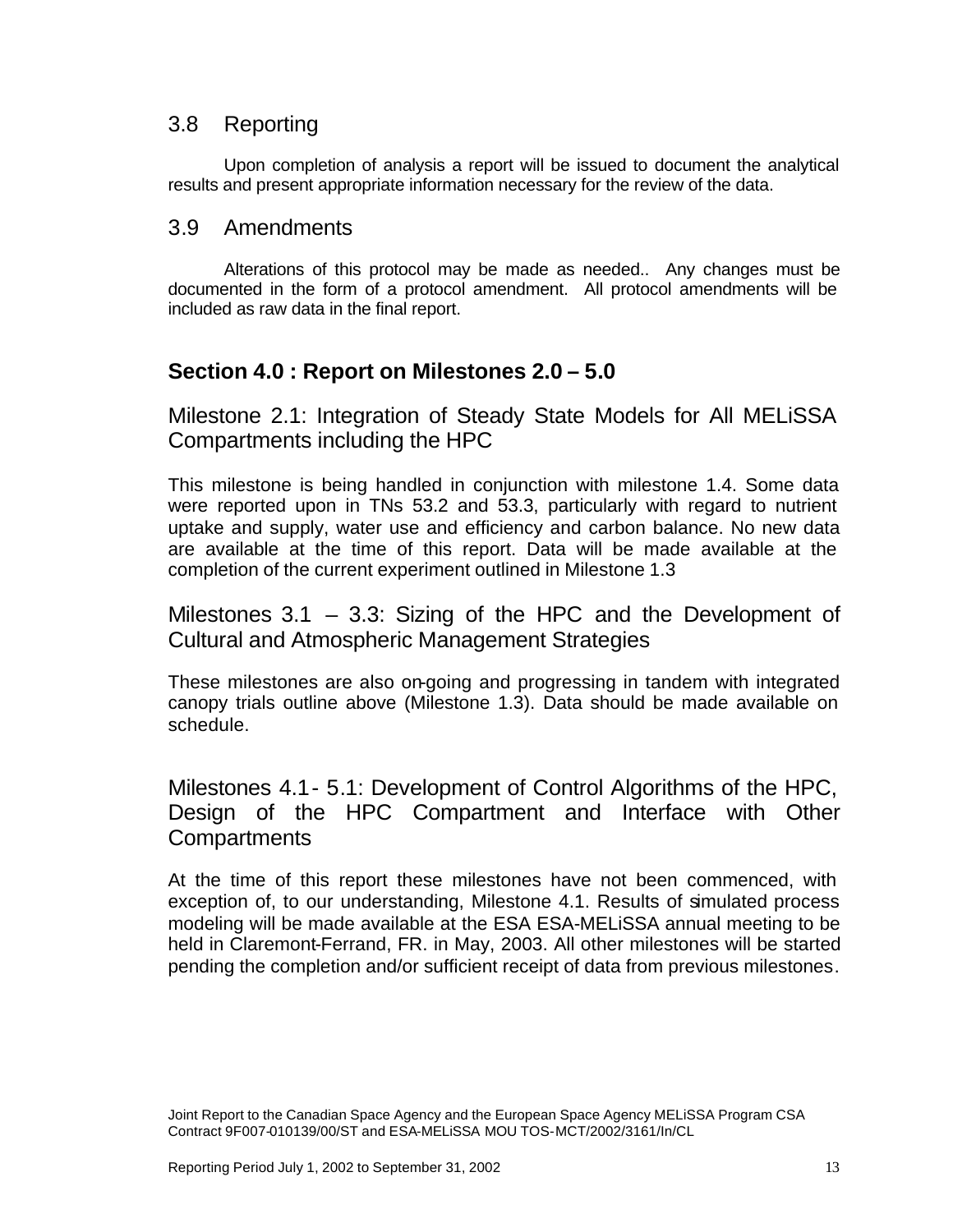# **Section 5.0: Citations**

- Barta D. and Henderson K. Performance of wheat for air revitalization and food production during the lunar-mars life support test project phase III test. Society of Automtoive Engineers Technical Paper Series. 1998; 981704.
- Dixon M.A.; Grodzinski B.; Cote R., and Stasiak M. Sealed environment chamber for canopy light interception and trace hydrocarbon analyses. Advances in Space Research. 1997; 24(3):271-280.
- Dutton R.G.; Jiao J.K.; Tsujita M.J., and Grodzinski B. Whole plant  $CO<sub>2</sub>$  exchange measurements for non-destructive estimation of growth. Plant Physiology. 1988; 86:355-358.
- Oke T.R. Boundary layer climates. 2nd ed. New York: Routledge; 1990; pp. 134, 158- 167.
- Venables W.N. and Ripley B.D. Modern applied statistics with S-Plus. New York: Springer; 1999.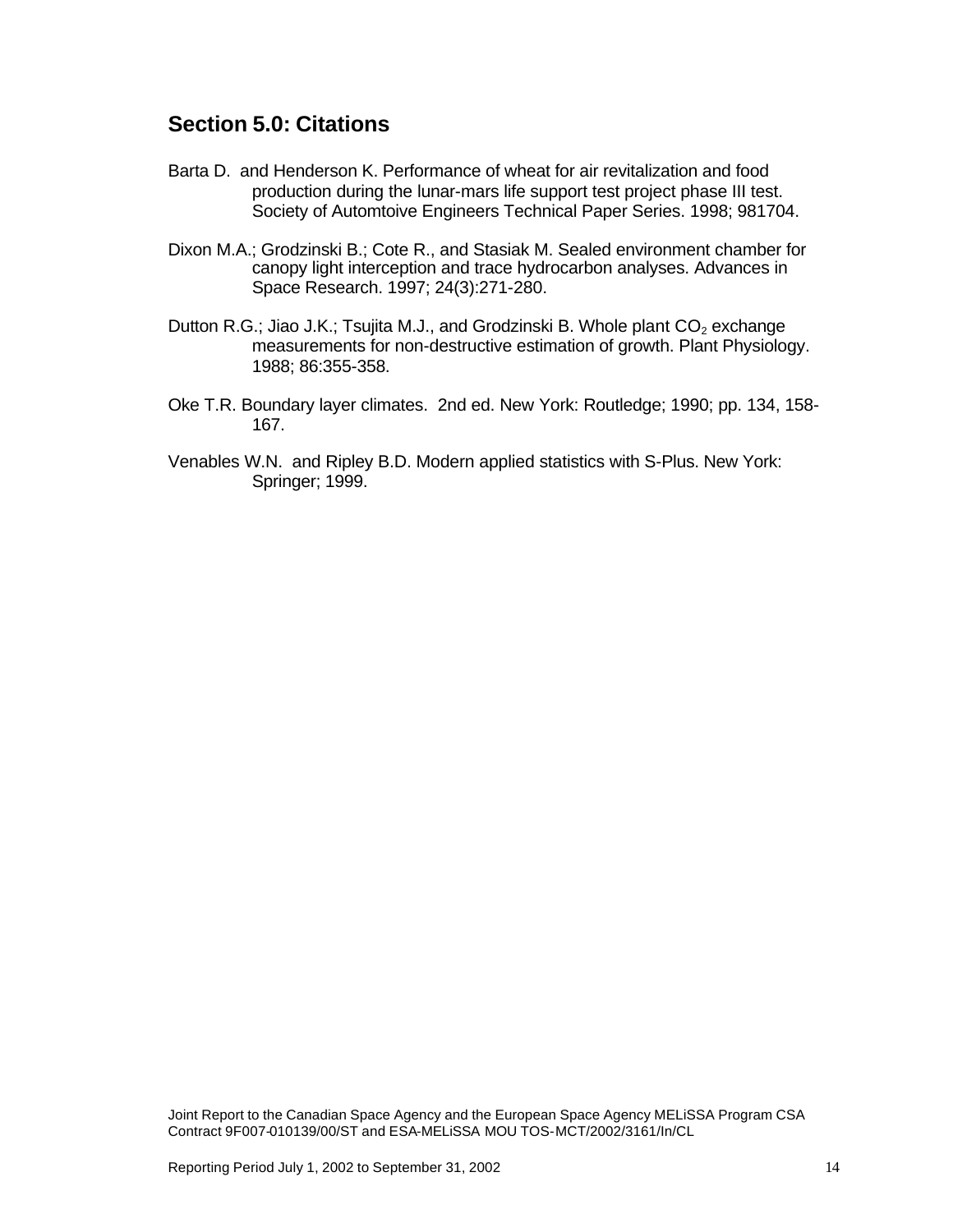Table 2.1. Harvest data from staged planting trials with beet. DIC at Harvest refers to the number of days in the chamber before harvest. Beet Root Biomass refers to the biomass of the enlarged beet hypocotyls. Inedible Biomass refers to root biomass. All values are expressed on a dry weight (dwb) per plant basis and are averages taken over two chambers. Bracketed values indicate lower and upper 95% confidence interval bounds for a sample size n=22 (11 plants per chamber).

| DIC at<br>Harvest | Leaf<br>Area<br>$\rm \ (cm^2$<br>$plan1$ ) | Shoot<br><b>Biomass</b><br>(g dw)<br>$plan1$ ) | <b>Beet</b><br>Root<br><b>Biomass</b><br>(g dw<br>$plan-1$ | Edible<br><b>Biomass</b><br>(g dw<br>$plan1$ ) | Inedible<br><b>Biomass</b><br>$(g dw$ plant <sup>-1</sup> ) | Inedible:<br>Edible    | Total<br><b>Biomas</b><br>s (g dw<br>$plan1$ ) |
|-------------------|--------------------------------------------|------------------------------------------------|------------------------------------------------------------|------------------------------------------------|-------------------------------------------------------------|------------------------|------------------------------------------------|
| 10                | 34<br>[26,<br>42]                          | 0.29<br>[0.23,<br>$0.35$ ]                     | 0.04<br>[0.03,<br>0.05                                     | 0.33<br>[0.26,<br>0.40]                        | 0.08<br>[0.06, 0.10]                                        | 0.23<br>[0.18,<br>0.39 | 0.41<br>[0.33,<br>0.49]                        |
| 20                | 133<br>[87,<br>180]                        | 1.24<br>[0.82,<br>1.61                         | 0.25<br>[0.17,<br>0.33                                     | 1.46<br>[0.99,<br>1.93                         | 0.25<br>[0.16, 0.34]                                        | 0.18<br>[0.13,<br>0.21 | 1.71<br>[1.16,<br>2.25                         |
| 30                | 693<br>[532,<br>855]                       | 7.5<br>[5.69,<br>9.30]                         | 4.18<br>[3.01,<br>5.34]                                    | 11.67<br>[8.78,<br>14.55]                      | 1.14<br>[0.82, 1.45]                                        | 0.11<br>[0.09,<br>0.13 | 12.81<br>[9.64,<br>15.98]                      |
| 40                | 1186<br>[908,<br>1463]                     | 15<br>[11.94,<br>18.23                         | 16.3<br>[12.30,<br>20.39]                                  | 31.42<br>[24.54]<br>38.31]                     | 1.79<br>[1.38, 2.21]                                        | 0.07<br>[0.04,<br>0.09 | 33.22<br>[25.98,<br>40.47]                     |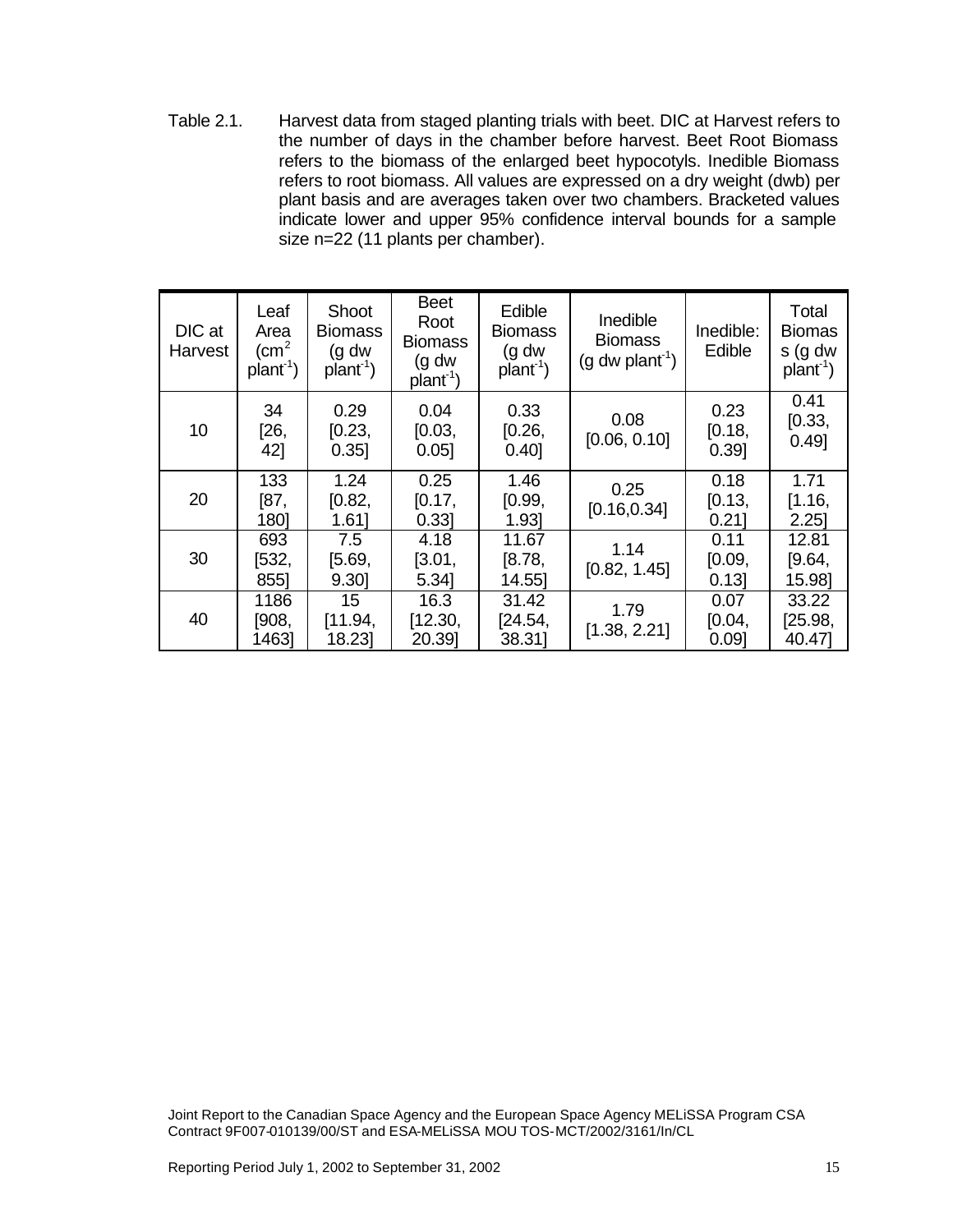Table 2.2. Results of simple linear regression models of biomass accumulation under staged planting. Model form is  $ln(Biomass)=b<sub>1</sub>(DIC)$ , df(error) = 7. The lower and upper 95% confidence intervals for the slope estimate are listed as 95% LCL and 95% UCL respectively. The slope estimate in this context of ln transformed data is also the canopy relative growth rate (RGR). DIC refers to the number of days in the chamber.

| Parameter     | Value  |        | 95 % LCL 95 % UCL | t-value | P-value | $r^2$ |
|---------------|--------|--------|-------------------|---------|---------|-------|
| Slope $(b_1)$ | 0.1234 | 0.1151 | 0.1317            | 2104.6  | 0.00    | 0.89  |

Table 2.3. Staged model predictions and observed values for canopy carbon gain. Total Carbon Gain refers to the total moles of carbon accumulated over the duration of the study (3 harvests). Mean daily carbon gain (DCG) refers to either the mean observed DCG in the two chambers following full planting (4 age classes represented) of the chamber or the model estimated DCG for the same period. The upper and lower 95% confidence intervals are also presented (95% LCL and 95% UCL respectively).

| Parameter                                                  | Model<br>Prediction | <b>Observed Value</b> |
|------------------------------------------------------------|---------------------|-----------------------|
| Total Canopy Carbon Gain (mol)                             | 41.1                | 39.2                  |
| Model Accuracy (%)                                         | $95.2\%$            |                       |
| Mean DCG after full planting<br>(mol C day <sup>-1</sup> ) | 1.37                | 1.20                  |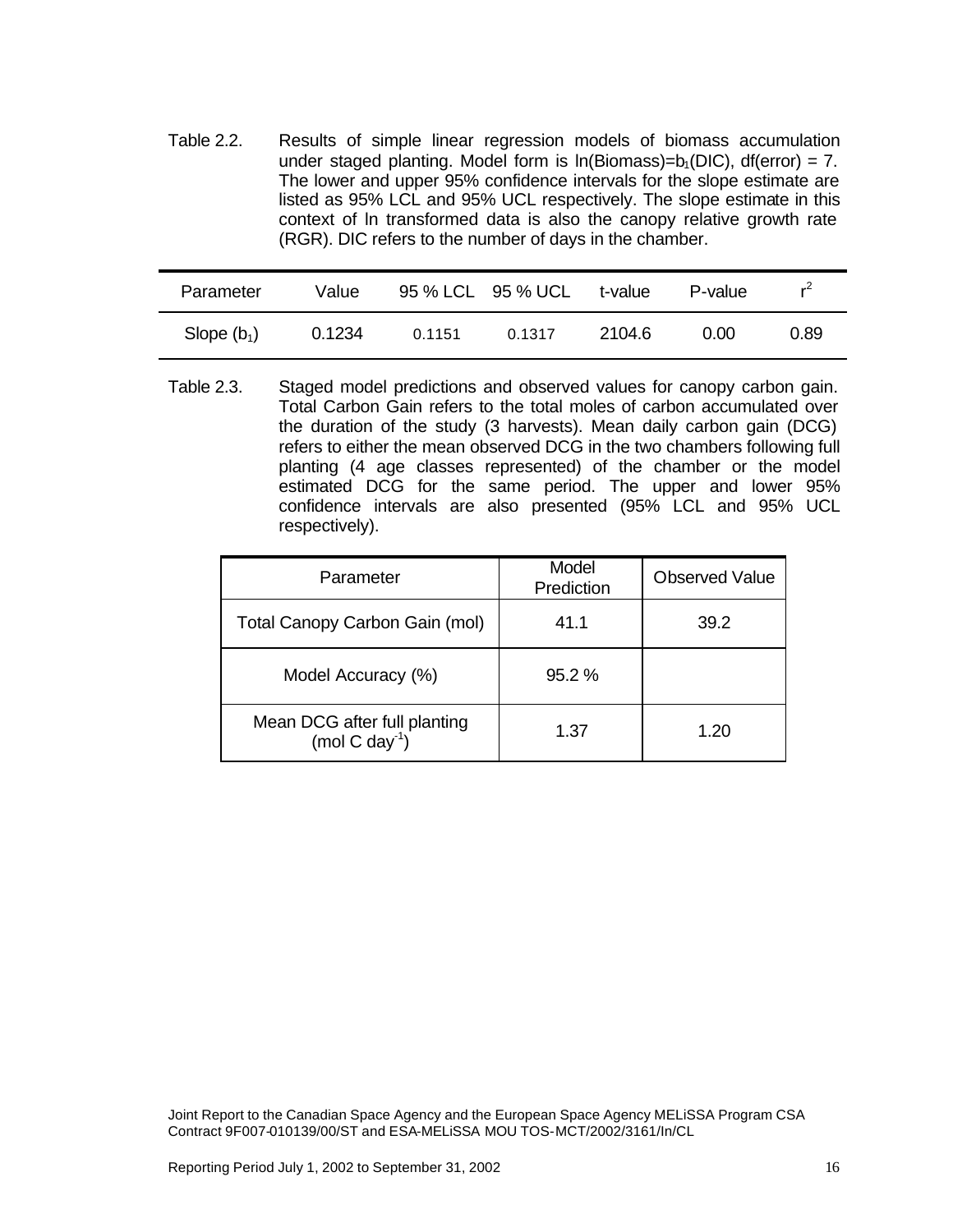Table 2.4. Regression results of predicted versus observed carbon accumulation under staged planting. Model form is  $Ac_{model}=b_0 + b_1Ac_{observed}$ . Where Ac refers to carbon accumulation in moles as modeled or observed. In this analysis df(error) = 102. The lower and upper  $95%$  confidence intervals for the slope estimate are listed as 95% LCL and 95% UCL respectively.

| Parameter     | Value    | 95 % LCL | 95 %<br><b>UCL</b> | t-value | P-value | $r^2$ |
|---------------|----------|----------|--------------------|---------|---------|-------|
| Intercept     | $-0.866$ | $-1.62$  | $-0.112$           | $-2.23$ | 0.025   | 0.95  |
| Slope $(b_1)$ | 0.9409   | 0.900    | 0.982              | 45.57   | 0.000   |       |

Table 2.5. Regression results of water use efficiency of productivity (WUE $_{\rm Pr}$ ) under staged planting. Model form is  $A<sub>water observed</sub>=b<sub>0</sub> + b<sub>1</sub>AC<sub>observed</sub>$ . Where Ac refers to carbon accumulation in moles as observed and A water observed refers to the total moles of water lost from pools. In this analysis df(error) = 21. The lower and upper 95% confidence intervals for the estimates are listed as 95% LCL and 95% UCL respectively.

| Parameter                                                        | Value   | 95 % LCL | 95 % UCL | t-value | P-value | $^{\sim}$ |
|------------------------------------------------------------------|---------|----------|----------|---------|---------|-----------|
| Intercept                                                        | 1973.33 | 1293.77  | 2652.89  | 6.04    | 0.000   | 0.95      |
| Slope $(b_1)$ - WUE <sub>Pr</sub><br>(mol $H_2O$ mol ${}^1C$ )   | 338.48  | 304.18   | 372.78   | 20.53   | 0.000   |           |
| Slope $(b_1)$ - WUE <sub>Pr</sub><br>(mol C mol ${}^{1}H_{2}O$ ) | 0.0030  | 0.0033   | 0.0027   |         |         |           |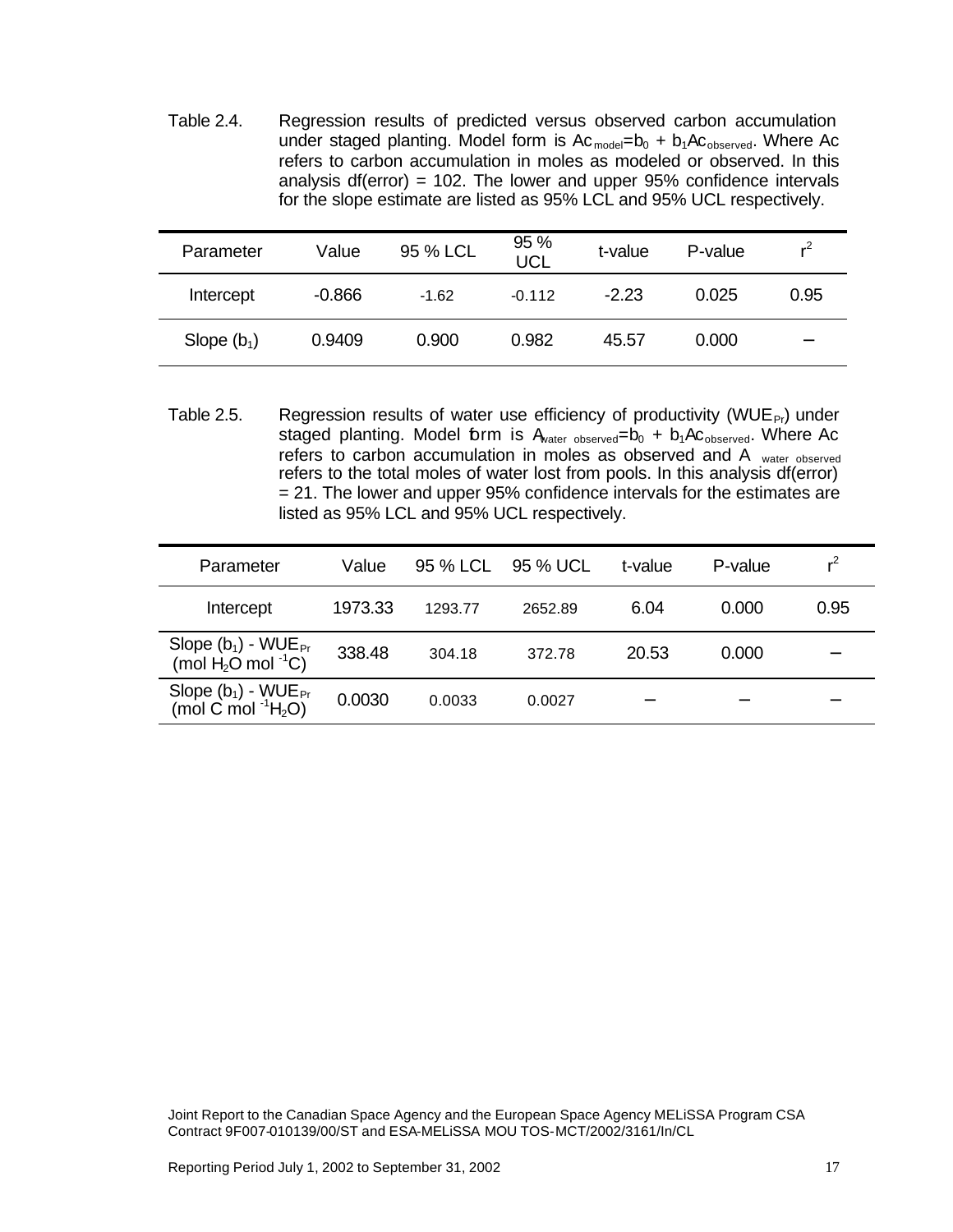Table 2.6. Regression results of Awater observed and Awater modeled. Model form is Awater  $_{observed}$ =  $b_1A$  water modeled. Where A refers to water accumulation from pools as modeled or observed. In this analysis df(error) = 22. The lower and upper 95% confidence intervals for the estimates are listed as 95% LCL and 95% UCL respectively.

| Parameter     | Value | 95 % LCL | 95 %<br><b>JCL</b> | t-value | P-value | $r^2$ |
|---------------|-------|----------|--------------------|---------|---------|-------|
| Slope $(b_1)$ | 1.04  | 0.951    | 1.12               | 25.26   | 0.000   | 0.91  |

Table 2.7. Relative growth rate (RGR) and relative uptake rate (RUR) estimates and inference statistics for staged stand beet experiments. The term  $b<sub>1</sub>$  refers to the ln-transformed model slope. SLSR refers to those estimates obtained from Simple Least Squares Regression (SLSR). LCL and UCL refer to the Lower and Upper 95% confidence limits, respectively, as obtained from standard inferential techniques. RUR can be interpreted as RGR for the case of carbon. In this analysis, df=14 for nutrient data and df= 103 for carbon data.

| Ion                          | <b>SLSR</b><br><b>RUR</b><br>$(b_1)$ | <b>LCL</b> | <b>UCL</b> | Mean<br>Squared<br>Error | $r^2$ |
|------------------------------|--------------------------------------|------------|------------|--------------------------|-------|
| NO <sub>3</sub>              | 0.1014                               | 0.0807     | 0.1221     | 0.4267                   | 0.87  |
| $NH_4$ <sup>+</sup>          | 0.1013                               | 0.0800     | 0.1226     | 0.4371                   | 0.88  |
| PO <sub>4</sub> <sup>3</sup> | 0.1094                               | 0.0794     | 0.1394     | 0.6169                   | 0.81  |
| $K^+$                        | 0.1181                               | 0.0935     | 0.1369     | 0.5108                   | 0.87  |
| $C^{4+}$                     | 0.1243                               | 0.1151     | 0.1317     | 0.6627                   | 0.89  |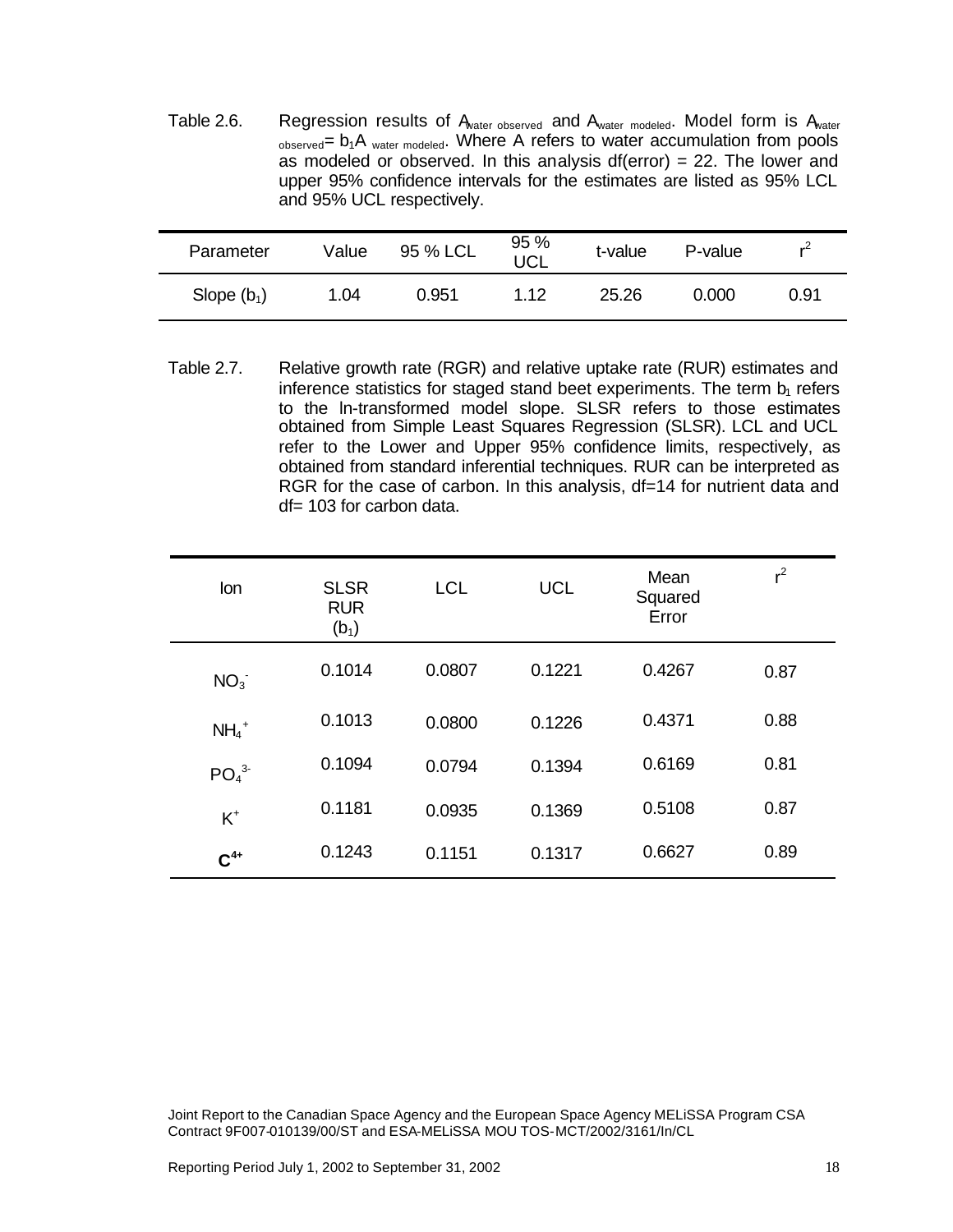

Figure 2.1. Model predicted canopy carbon content. Sharp decreases in carbon content are associated with periods of harvest.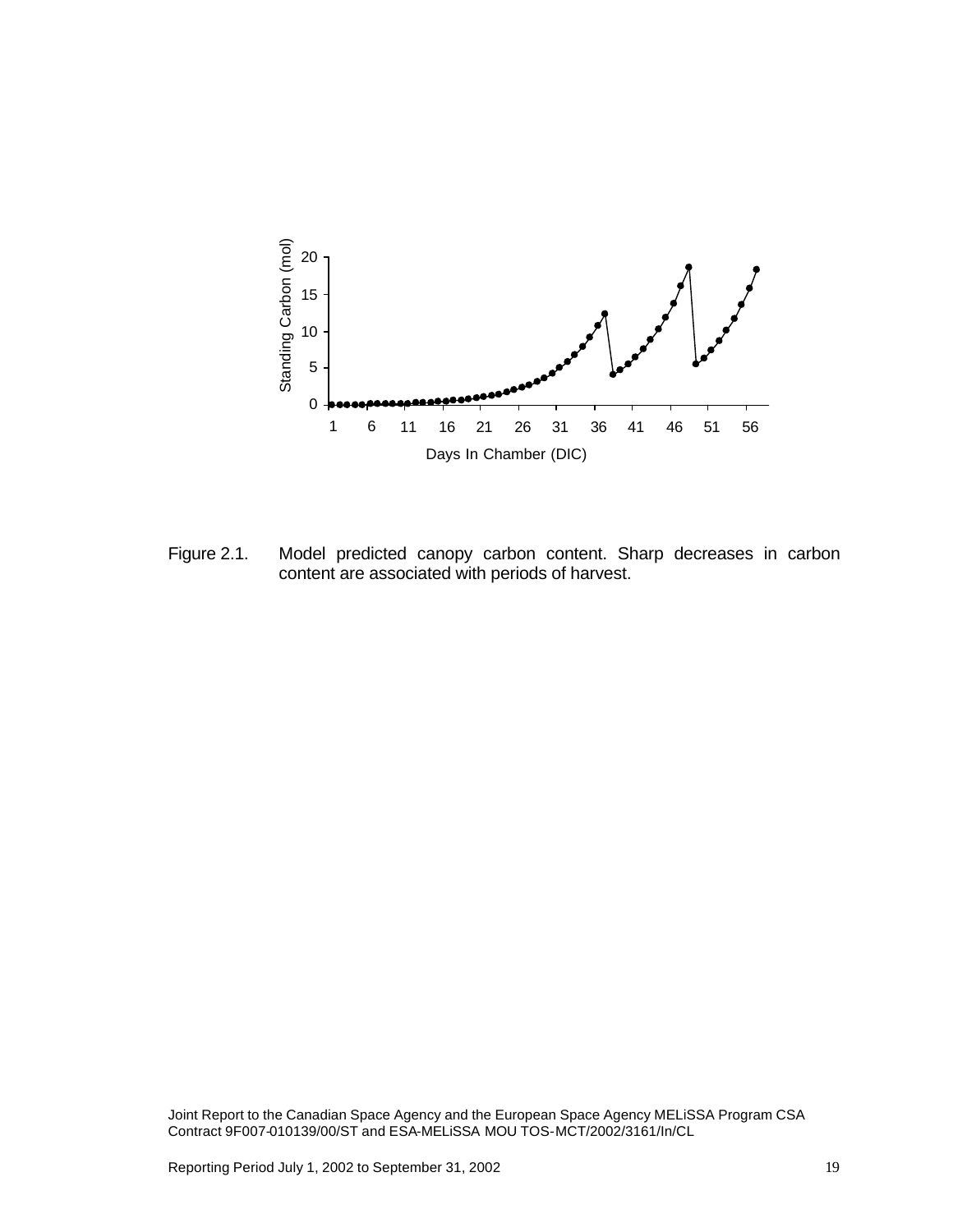

Figure 2.2. Observed accumulated carbon gain. Observed carbon gain as derived from integration NCER and Daily Carbon Gain (DCG) are presented for two chambers under staged planting (CH-1 and CH-2). The spline fit is a result of a cubic spline smoothing algorithm having df=6 for the modeled data.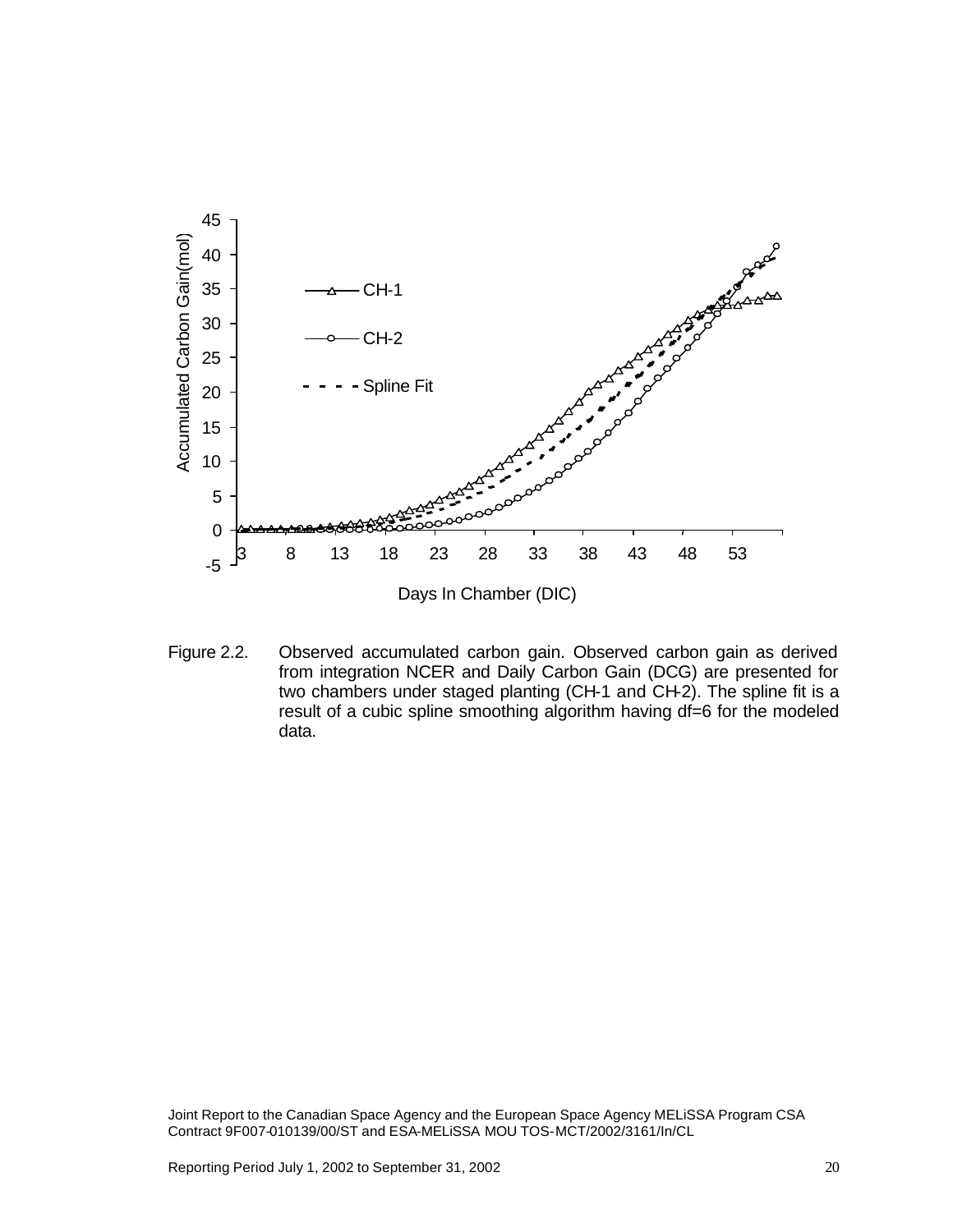

Figure 2.3. Accumulated carbon gain as modeled or as observed. The spline fit is a result of a cubic spline smoothing algorithm applied to observed data. Inflections in the modeled curve are a result of harvest of the stage canopy and its associated recovery.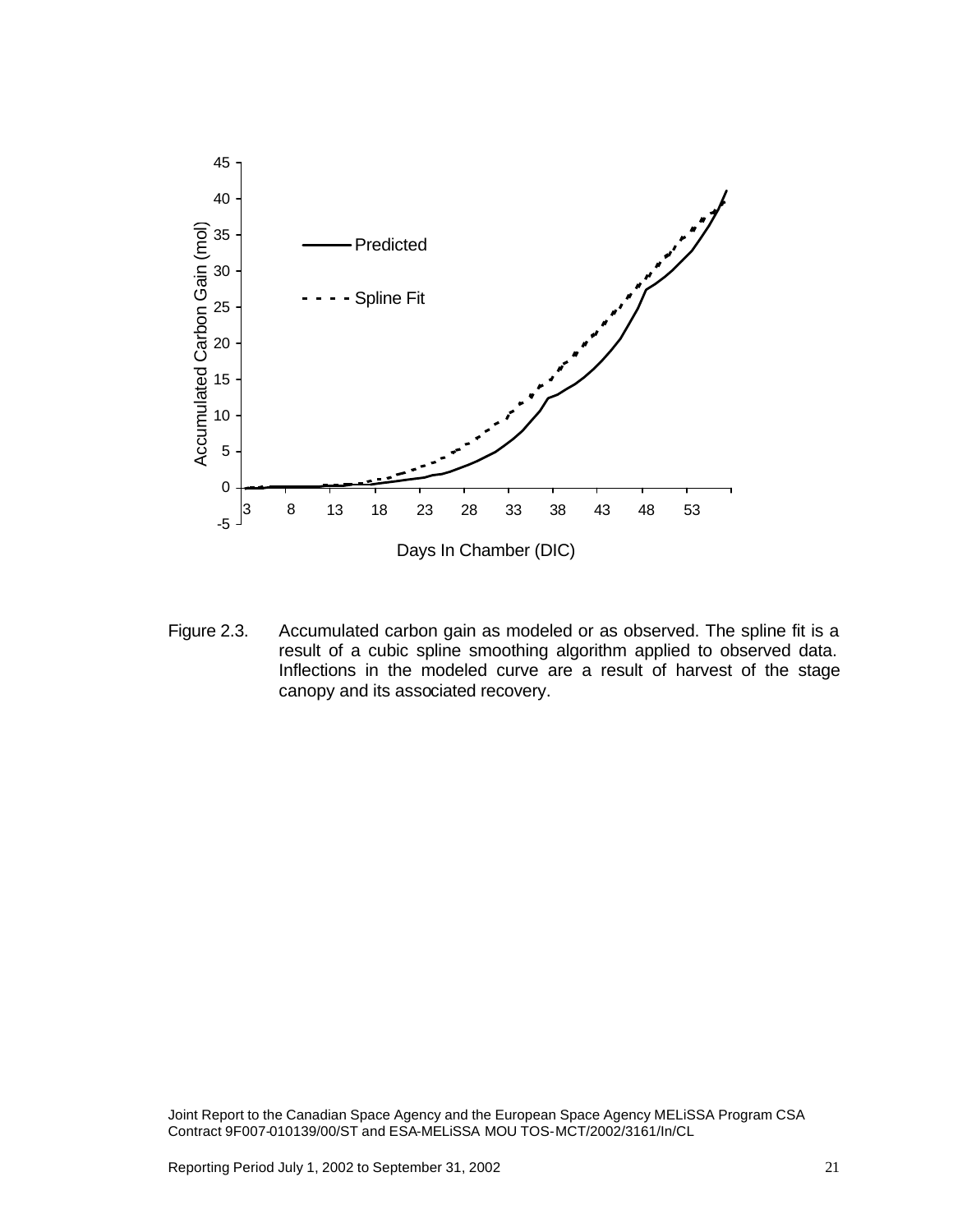

Figure 2.4. Plot of observed and model fitted ln transform of accumulated carbon (thick solid line, fitted values), nitrate (open triangle), phosphate (open square), ammonium (plus) and potassium (solid circle) for all replications of the beet staged stand study. Solid lines indicate the fitted model values.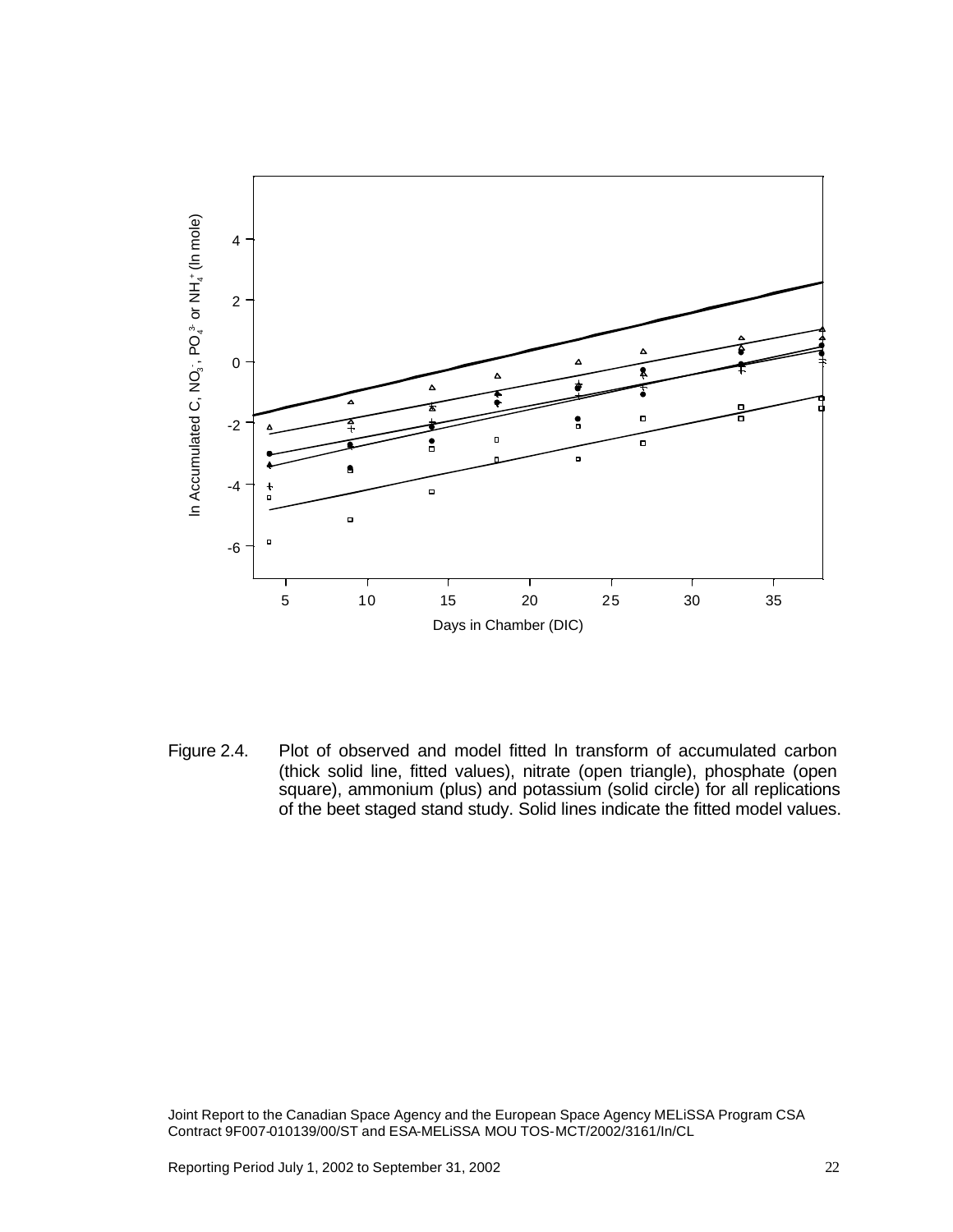# **Appendix 1 – Summary of Milestones**

- 1. **Steady State and Dynamic Modeling of the Higher Plant Chamber (HPC)** – The purpose of this objective is to collect data relevant to the dynamic and static modeling of the HPC, including harvest yield and partitioning, crop response (NCER, transpiration, nutrient uptake) to environment conditions (light and  $CO<sub>2</sub>$ ) and the degradation of inedible biomass in the fermentative compartment. The development of empirical models from the resulting data set will then be used to assess steady state of the loop including the HPC. (UoG, CF, EPAS)
- 2. **Integration of Steady State Models for All MELiSSA Compartments including the HPC** – This objective aims at assessing steady state of the MELiSSA loop including the HPC, with respect to  $CO<sub>2</sub>$ ,  $O<sub>2</sub>$ , water, major nutrients (including those materials from the degradation of inedible biomass in the fermentative compartment). (CF, UoG)
- 3. **Sizing of the HPC and the Development of Cultural and Atmospheric Management Strategies** – From the data collected for various crops, particularly with respect to crop NCER responses to environment variables, management strategies for the stabilization of long and short term gas and water exchange dynamics will be established. Cultural management strategies for the production of candidate crops in a common atmosphere will also be established based on the same data (UoG, CF)**.**
- 4. **Development of Control Algorithms of the HPC –** The Higher Plant Compartment has to be elaborated and tested on a simulator before being transferred into the controller of the pilot process, as it has been done in the current MELISSA project for other compartments (ADERSA, Guelph)
- 5. **Design of the HPC Compartment and Interface with Other Compartments –** An HPC will be designed based on the results of the steady state and dynamic simulations, with particular emphasis on its interface of other compartments (UAB, EPAS, ADERSA, CF, UoG)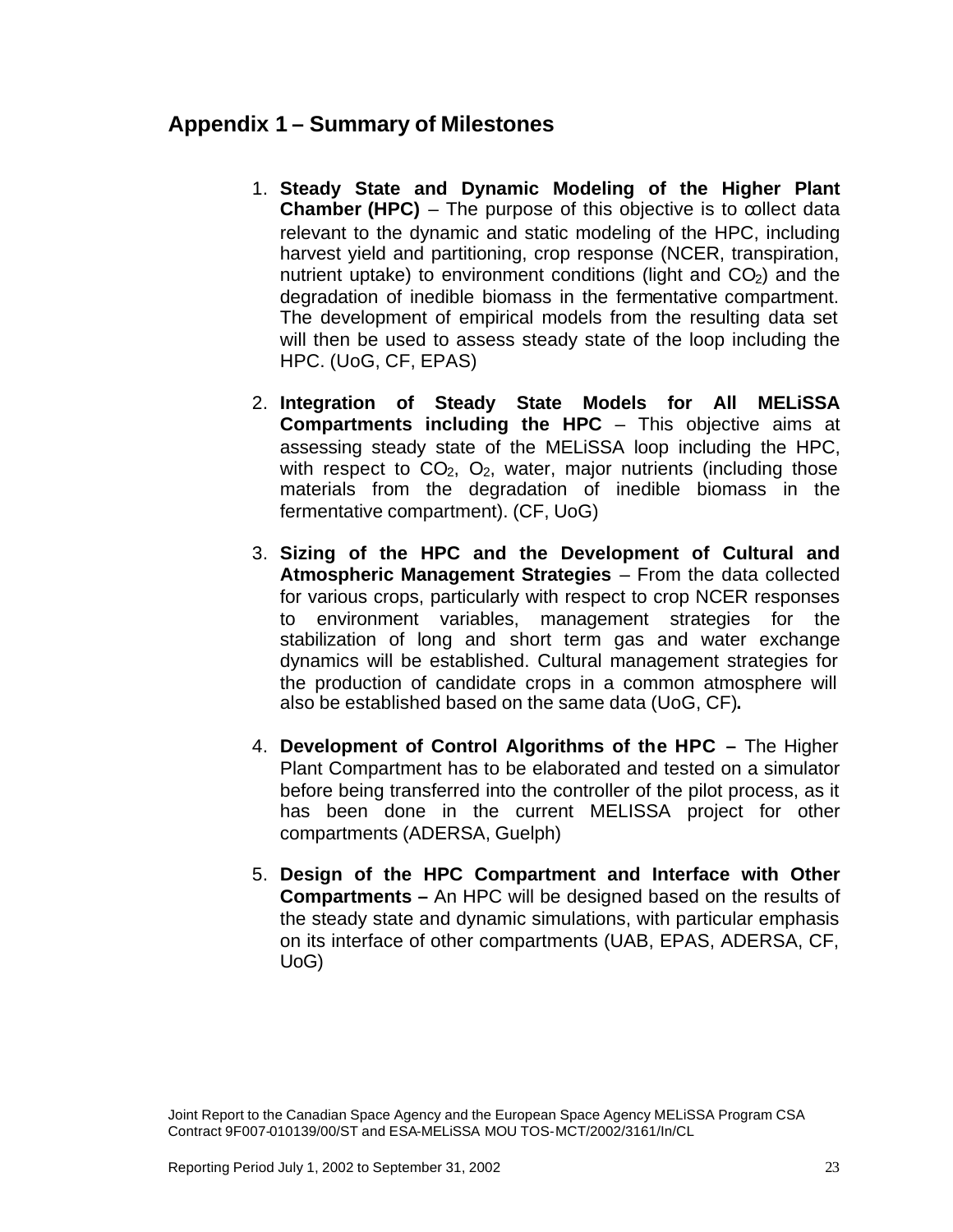# **Appendix 2 – Summary of Schedule and Milestones**

| <b>Deliverable</b>                                                                                                                                                                                                                                                                                                                                                                                                                          | <b>Forecasted</b><br><b>Completion</b>                             |
|---------------------------------------------------------------------------------------------------------------------------------------------------------------------------------------------------------------------------------------------------------------------------------------------------------------------------------------------------------------------------------------------------------------------------------------------|--------------------------------------------------------------------|
| 0.0 Kick-Off meeting, appointment of PDF                                                                                                                                                                                                                                                                                                                                                                                                    | Nov., 2001                                                         |
| 1.1 Development of dynamic carbon exchange models for monocultures<br>1.2 Assess degradation efficiency of inedible biomass in compartment I<br>1.3 Development of carbon exchange models for the integrated canopy<br>1.4 Development of dynamic and steady state models for the HPC<br>2.1 Assessment of system level mass balance with respect to water, nutrients,<br>gases and biomass                                                 | Mar., 2002<br>Dec., 2002<br>Mar., 2003<br>Oct., 2003<br>Jan., 2004 |
| 3.1 Development of models for atmospheric management of integrated canopies<br>under staggered planting and photoperiod offset<br>3.2 Validation of models of mass dynamic for integrated canopies under staggered<br>planting and photoperiod offset<br>3.3 Determination of the HPC size required for interfacing with the MELiSSA loop                                                                                                   | Mar., 2004<br>Jun., 2004<br>Oct., 2004                             |
| 4.1 Software of the simulated process written with Simulink® and Matlab®<br>advanced languages<br>4.2 Model Based Predictive Control software written in C language<br>4.3 Specifications of the sensors and actuators<br>4.4 Implementation of the control in a PC by means of a DLL (Dynamic Link<br>Library) directly built from the C language software, without any transcription of the<br>C software into another automated language | Oct., 2002<br>Jun., 2003<br>Oct., 2003<br>May, 2004                |
| 5.1 Design of the Higher Plant Chamber for loop integration based on results of<br>previous studies                                                                                                                                                                                                                                                                                                                                         | Dec., 2004                                                         |
| Annual Report and Annual Review<br>Annual Report and Annual Review<br>Annual Report and Annual Review<br><b>Final Report</b>                                                                                                                                                                                                                                                                                                                | April, 2002<br>April, 2003<br>April, 2004<br>Mar. 31, 2005         |